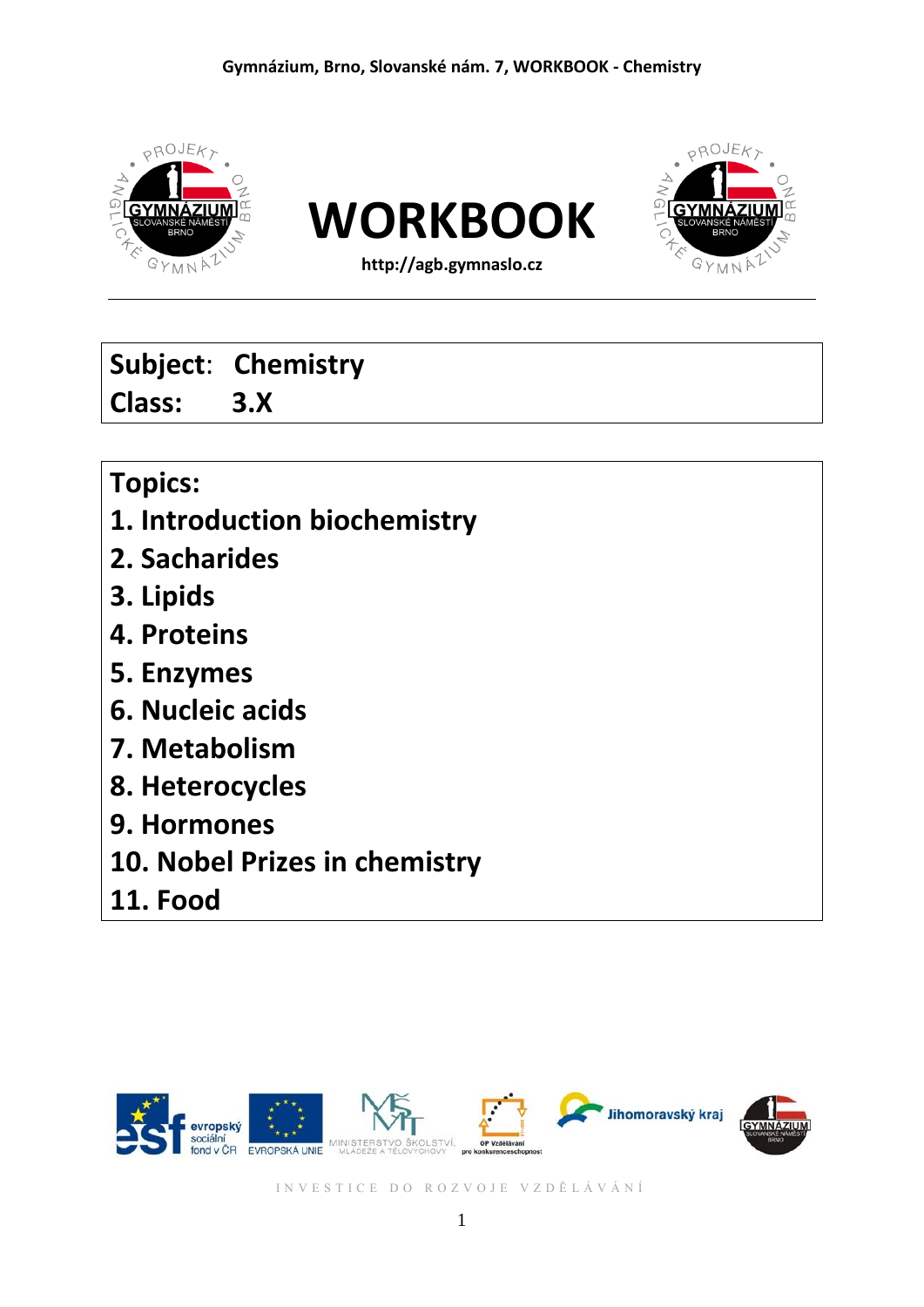### **VOCABULARY**

### **Topic 1: Organic acids and their derivatives**

- $\triangleright$  **acid** a proton donor (a source of hydrogen ions, H<sup>+</sup>)
- $\triangleright$  **acid ionization constant** the value of the equilibrium constant expression for the ionization of a weak acid
- **acid-base indicator** a chemical dye whose colour is a affected by acidic and basic solutions
- **acidity constant** the equilibrium constant for proton transfer to water; for an acid HA,  $K_A = [H_3O^+] [A^-] / [HA]$  at equilibrium
- **amide**  an organic compound in which the –H group of a carboxylic acid is replaced by a nitrogen atom bonded to other atoms
- **amino acid**  a carboxylic acid that also contains an amino group
- $\triangleright$  amino group the functional group –NH<sub>2</sub> characteristic of amines
- **carboxyl group**  consists of a carbonyl group bonded to a hydroxyl group COOH
- **carboxylic acid**  an organic compound that contains a carboxyl group and is polar and reactive
- **condensation reaction**  occurs when two smaller organic molecules combine to form a more complex molecule, accompanied by the loss of a small molecule such as water
- **ester**  the product of the reaction between a carboxylic acid and an alcohol and having a formula RCOOR´
- **esterification**  the formation of an ester
- **fat –** an ester of glycerol and carboxylic acids with long hydrocarbon chains; fats act as longterm energy storage in living systems
- **fatty acid –** a carboxylic acid with a long hydrocarbon chain
- **functional group**  an atom or group of atoms that always react in a certain way in an organic molecule
- **hydrogen bond** a link formed by a hydrogen atom lying between two strongly electronegative atoms (O, N or F). The electronegative atoms may be located on different molecules or in different regions of the same molecule
- **nitrile**  an organic compound containing –CN functional group
- $\triangleright$  **pH** a mathematical scale in which the concentration of hydronium ions in solution is expressed as a number from 0 to 14; the negative logarithm of the hydrogen ion concentration of a solution; acidic solutions have pH values between 0 and 7, basic solutions have values between 7 and 14, and solutions with a pH of 7,0 is neutral
- $\triangleright$  **zwitterion** a form of an amino acid in which the amino group is protonated and the carboxyl group is deprotonated

### **Topic 2: Chemistry of natural substances**

- **amino acid**  a carboxylic acid that also contains an amino group
- $\triangleright$  amino group the functional group –NH<sub>2</sub> characteristic of amines
- $\triangleright$  **biochemistry** the study of the chemistry of living things
- **carbohydrate** an organic molecule that contains the elements carbon, hydrogen, and oxygen in a ratio of about two hydrogen atoms and one oxygen atom for each carbon atom

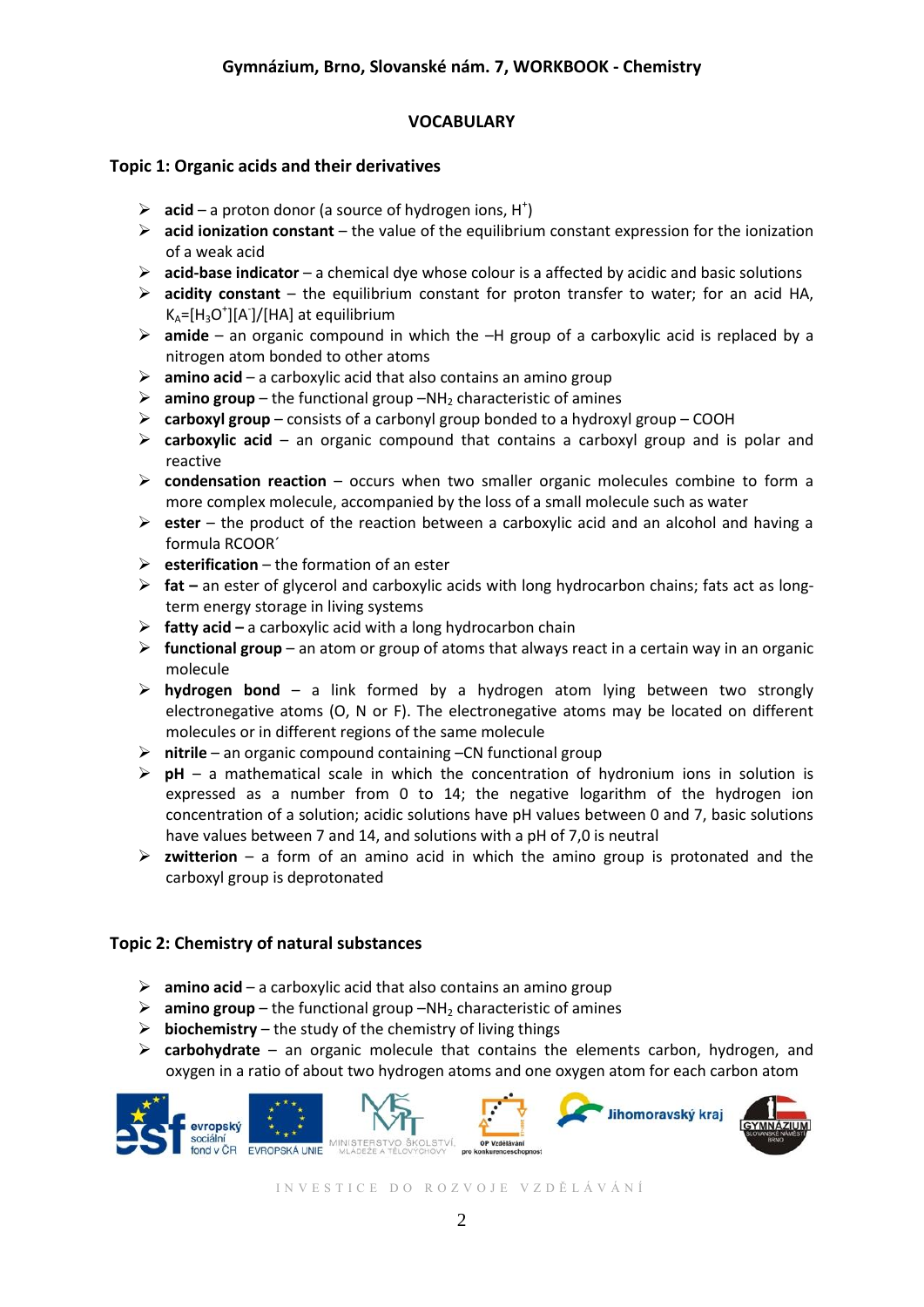- **denaturation** the name given to the process of unfolding of a protein when the forces holding the polypeptide chain in shape are broken
- **disaccharide**  forms when two monosaccharides bond together
- **disulphide link**  an S S link that contributes to the secondary and tertiary structures of polypeptides
- **DNA**  deoxyribonucleic acid
- **essential amino acid**  an amino acid which an organism needs to ingest because it is necessary for nutrition and cannot be synthesized in the body
- **fatty acid**  a long-chain carboxylic acid that usually has between 12 and 24 carbon atoms and can be saturated (no double bonds), or unsaturated (one or more double bonds)
- **furanose**  a five member ring structure containing four carbon atoms and one oxygen atom; is a simple sugar molecule
- **glycosidic bond**  a covalent bond that joins a carbohydrate to another functional group or molecule
- **hormone**  a signal molecule that tells cells whether to start or stop a reaction
- **kinase**  an enzyme that transfers a phosphate group from one molecule to another substrate
- **lipid**  a biological compound that contains a large proportion of C-H bonds and less oxygen than in carbohydrate; commonly called fats and oils
- **lyase**  an enzyme that catalyses a reaction which adds or removes a group from one molecule to form a double bond or new ring by a process other than hydrolysis or oxidation
- **monosaccharides**  the simplest carbohydrates, which are aldehydes or ketones that also have multiple hydroxyl groups; also called simple sugars
- **nitrogenous base** heterocyclic base containing nitrogen that forms the base part of nucleotide molecule (example: cytosine, adenine…)
- **nucleic acid**  a large polymer containing carbon, hydrogen, and oxygen, as well as nitrogen and phosphorus; found in all plant and animal cells
- **nucleoside**  a compound formed from a nucleotide base and five-carbon sugar (examples: cytidine, uridine, adenosine…)
- **nucleotide**  the building blocks of nucleic acids; each consists of a simple sugar, a phosphate group, and a nitrogen-containing base
- **oligosaccharide** a saccharide polymer with a small amount of component sugar molecules
- **peptidase** an enzyme that initiates the hydrolysis of a peptide bond to form peptide chains
- **peptide**  a chain of two or more amino acids linked by peptide bonds
- $\triangleright$  **peptide bond** the amide bond that joins two amino acids
- $\triangleright$  **phospholipid** a triglyceride in which one of the fatty acids is replaced by a polar phosphate group
- **polypeptide**  a linear polymer chain of amino acid molecules
- **polysaccharide**  a complex carbohydrate, which is a polymer of simple sugars that contains 12 or more monomer units
- **P** primary structure the sequence of amino acids in the polypeptide chain of a protein
- **protein**  a polymer formed from small monomer molecules linked together by amide groups
- **quaternary structure**  the manner in which neighbouring polypeptide units stack together to form a protein molecule
- $\triangleright$  **RNA** ribonucleic acid

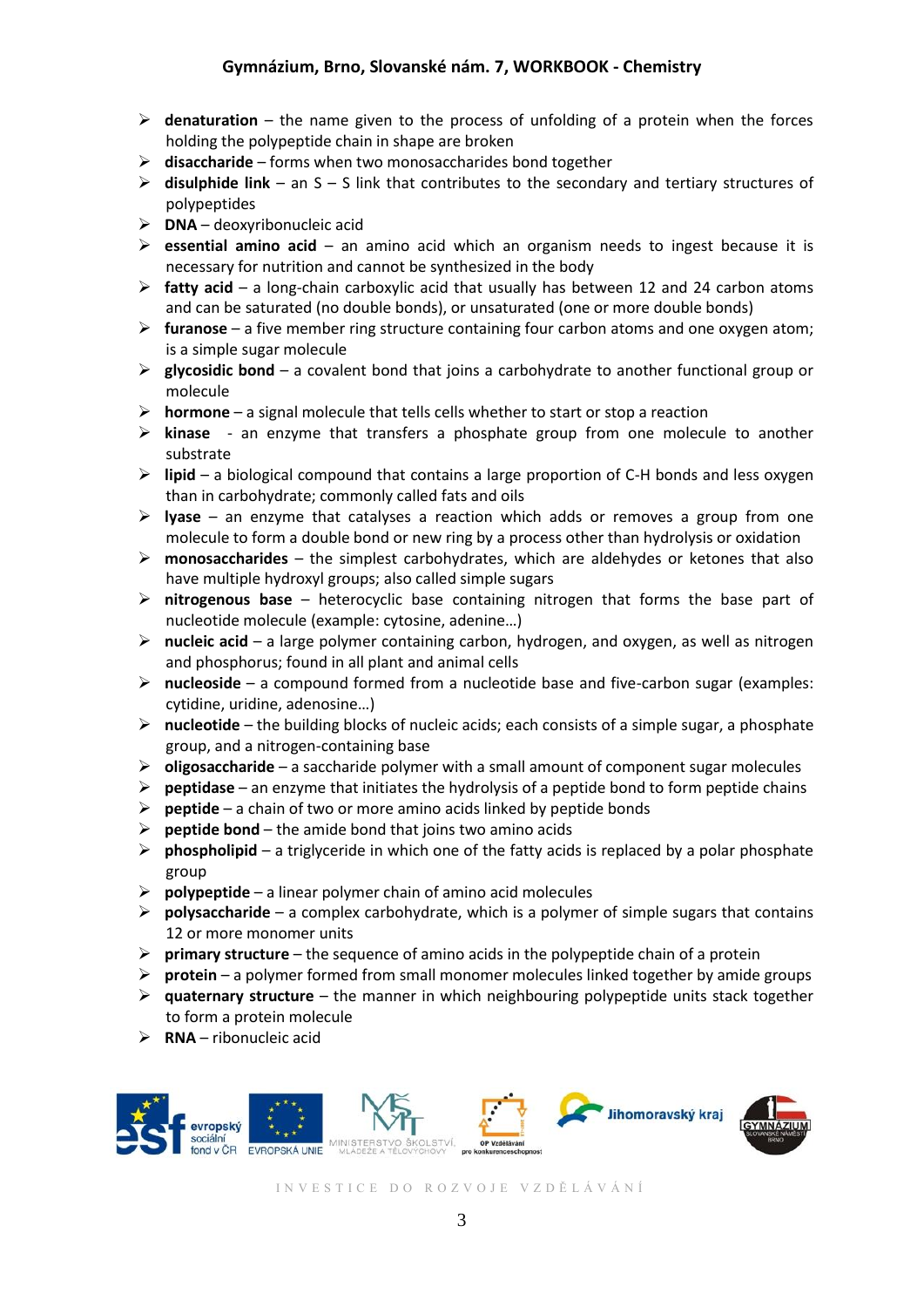- **saponification**  the hydrolysis of the ester bonds of triglyceride using an aqueous solution of a strong base to form carboxylate salts and glycerol; is used to make soaps
- **saturated fat**  any lipid which contains no carbon-carbon double bonds. Natural saturated fats often come from animal sources.
- **secondary structure**  the manner in which a polypeptide chain is coiled, example α-helix, βsheet
- **starch** a polysaccharide used by plants for energy storage; consists of glucose molecules chained together by glycosidic bonds
- **steroid**  a lipid with distinctive four-ring structure
- **tertiary structure**  the shape into which the α-helical and β-sheet sections of a polypeptide are twisted as a result of interactions between peptide groups lying in different parts of the primary structure
- **triglyceride**  forms when three fatty acids are bonded to a glycerol backbone through ester bonds; can be either solid or liquid at room temperature
- **vitamin**  an organic molecule required in small amounts; there are fat-soluble and watersoluble types
- $\triangleright$  **wax** a type of lipid that is formed by combining a fatty acid with a long-chain alcohol; is made by both plants and animals
- $\triangleright$  **zymogen** a type of protein that can be biochemically transformed within an organism into an enzyme. Zymogens typically transform into enzyme that catalyse processes that break down other proteins.

### **Topic 3: Metabolism and regulation of metabolism**

- **active site** on an enzyme, the pocket or groove that can bind a substrate taking part in a reaction
- **aerobic**  a metabolic process that takes place only in the presence of oxygen
- **anabolism**  refers to the metabolic reactions through which cells use energy and small building blocks to build large, complex molecules needed to carry out cell functions and for cell structures
- **anaerobic** a metabolic process that takes place in the absence of oxygen
- **ATP**  adenosine triphosphate, the energy storage molecule in cells
- $\triangleright$  **biochemistry** the study of the chemistry of living things
- **catabolism**  refers to metabolic reactions that break down complex biological molecules for the purpose of forming smaller building blocks and extracting energy
- **cellular respiration**  the process in which glucose is broken down in the presence of oxygen gas to produce carbon dioxide, water, and large amounts of energy
- **coenzyme** an organic molecule that assists an enzyme in catalysing a reaction
- **decarboxylase**  a lyase which catalyzes a reaction to add or remove a carboxyl group from a compound
- **decarboxylation**  a chemical reaction which removes carbon dioxide from a substrate
- **dehydrogenation reaction**  a reaction that eliminates two hydrogen atoms, which form a hydrogen molecule of gas
- **electron transport chain**  the controlled release of energy from glucose by the step-by-step movement of electrons to lower energy levels
- **enzyme**  a highly specific, powerful biological catalyst

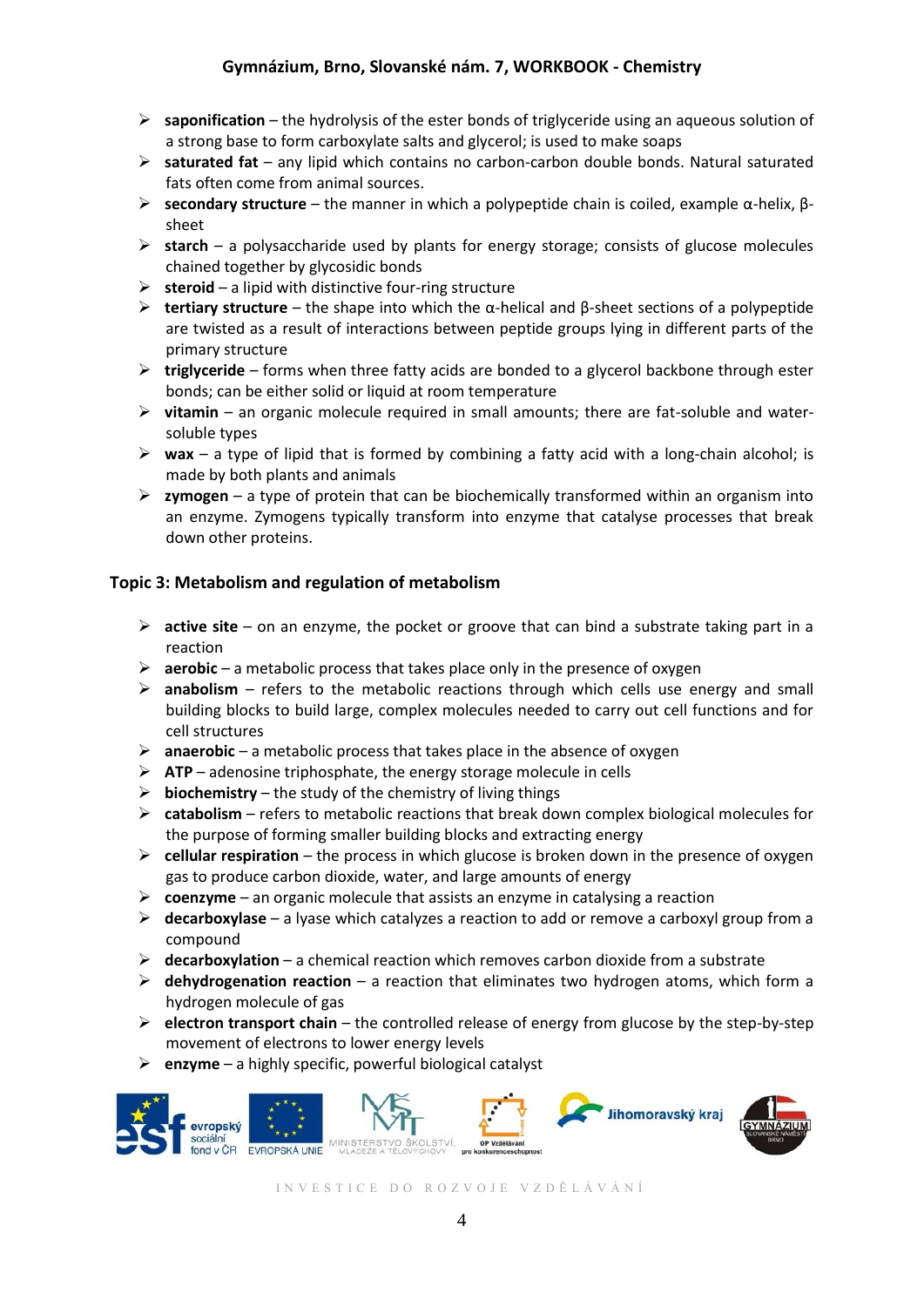- **fermentation**  the anaerobic process of generating energy from glucose
- **E** law of conservation of energy law which states energy cannot be created or destroyed, but may be changed from one form to another
- **metabolism**  name giving to the sum of all the chemical reactions necessary for the life of an organism
- **metabolite**  any chemical compound produced as a result of metabolism or a metabolic reaction
- **photosynthesis**  the complex process that converts energy from sunlight to chemical energy in the bonds of carbohydrates
- **respiration**  the complex series of enzyme-catalyzed reactions that are used to extract chemical energy from glucose
- **substrate**  the name given to a reactant in an enzyme-catalyzed reaction

### **Topic 4: Chemistry around us**

- **addition polymerization**  occurs when all the atoms present in the monomers are retained in the polymer product
- **condensation polymerization**  occurs when monomers containing at least two functional groups combine with the loss of a small by-product, usually water
- **elastomer** an elastic polymer (rubber)
- **Freon**  represents several different chlorofluorocarbons; damage ozone layer
- **greenhouse effect** the greenhouse effect refers to the effect of water and carbon dioxide absorbing outgoing infrared radiation, raising a system's temperature. The term is generally used with reference to the Earth's temperature, although it can also be applied to other systems, such as greenhouses and automobiles
- $\triangleright$  **greenhouse gas** a gas present in the atmosphere that absorbs and emits infrared radiation (examples: water vapour, carbon dioxide, nitrous oxide, ozone)
- **macromolecule**  a molecule with a very large number of atoms. Macromolecules have more than 100 component atoms
- **monomer**  a molecule from which a polymer is made
- $\triangleright$  **ozone** an allotrope of oxygen containing three oxygen atoms O<sub>3</sub>
- **PCB (polychlorinated biphenyl)**  a class of compounds containing 2 to 10 chlorine atoms bonded to a biphenol molecule. PCBs are commonly used as dielectrics in electric transformers
- **polymerization**  a reaction in which monomer units are bonded together to form a polymer
- **polymers**  large molecules formed by combining many repeating structural units (monomers); are synthesized through addition or condensation reactions and include polyethylene, polyurethane, and nylon
- **Primary pollutant** a pollutant directly introduces into the environment  $(SO_2)$
- $\triangleright$  **secondary pollutant** a pollutant formed by the chemical reaction of anotherspecies in the environment (SO<sub>3</sub> from the oxidation SO<sub>2</sub>)
- $\triangleright$  smog a combination of the words smoke and fog. It is a form of air pollution formed from the emissions from combustion reacting with sunlight to produce secondary pollutants
- **smoke**  a colloid comprised of solid particles and gases associated with the products of incomplete combustion and air

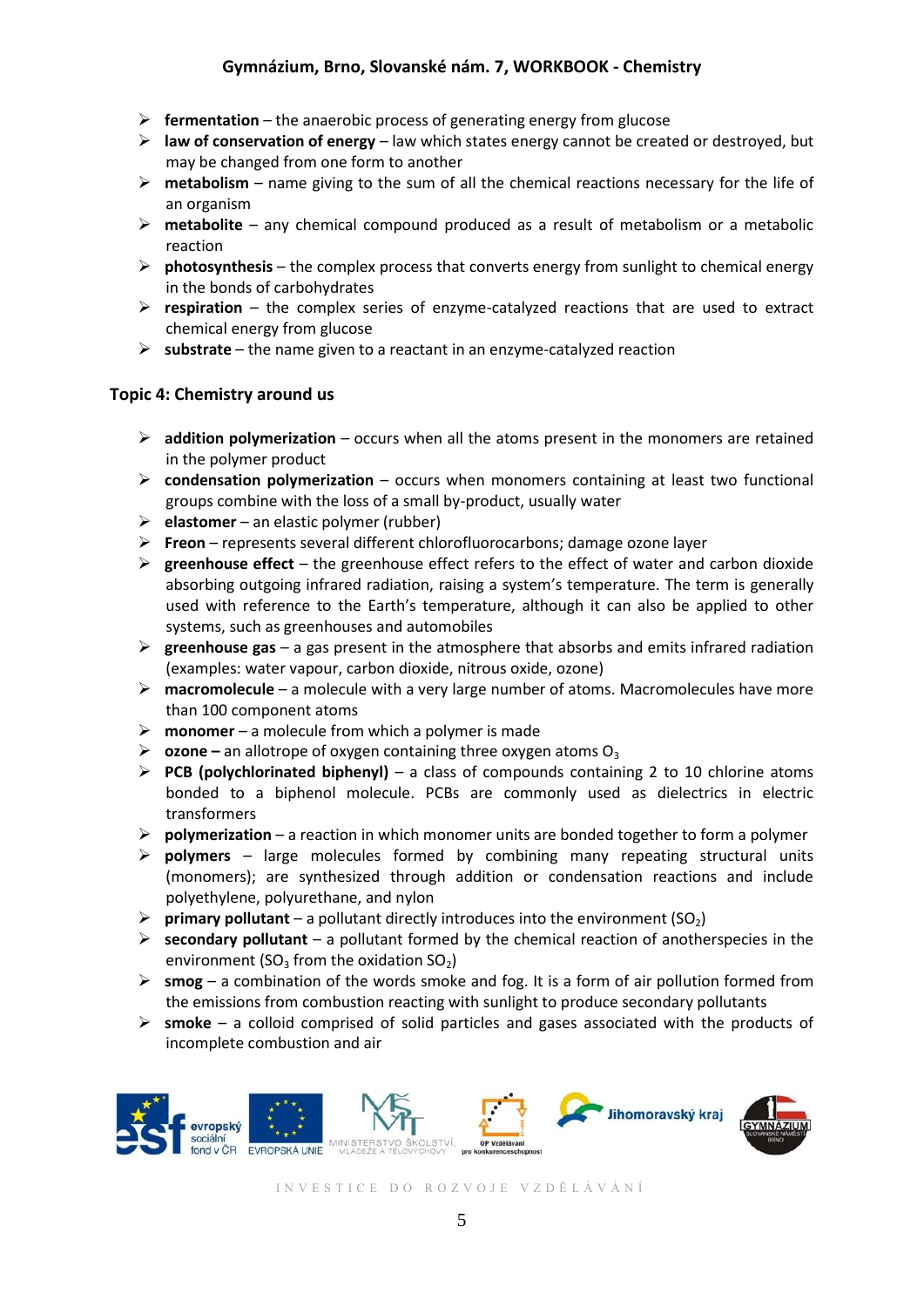- **thermoplastic** a type of polymer that can be melted and molded repeatedly into shapes that are retained when it is cooled
- $\triangleright$  thermosetting  $-$  a type of polymer that can be molded when it is first prepared but when cool cannot be remelted
- **vulcanization** a nonreversible chemical reaction between sulphur or another agent and rubber in which cross-links are formed between the molecular chains in the rubber

# **1. BIOCHEMISTRY INTRODUCTION**

Biochemistry is the science in which chemistry is applied to the study of living organisms and the atoms and molecules which comprise living organisms. Take a closer look at what biochemistry is and why the science is important.

# **WHAT IS BIOCHEMISTRY?**

Biochemistry is the study of the chemistry of living things. This includes organic molecules and their chemical reactions. Most people consider biochemistry to be synonymous with molecular biology.

# **WHAT TYPES OF MOLECULES DO BIOCHEMISTS STUDY?**

The principal types of biological molecules, or biomolecules are:

- carbohydrates
- lipids
- proteins
- nucleic acids

Many of these molecules are complex molecules called polymers, which are made up of monomer subunits. Biochemical molecules are based on carbon.

### **WHAT IS BIOCHEMISTY USED FOR?**

- Biochemistry is used to learn about the biological processes which take place in cells and organisms.
- Biochemistry may be used to study the properties of biological molecules, for a variety of purposes. For example, a biochemist may study the characteristics of the keratin in hair so that a shampoo may be developed that enhances curliness or softness.

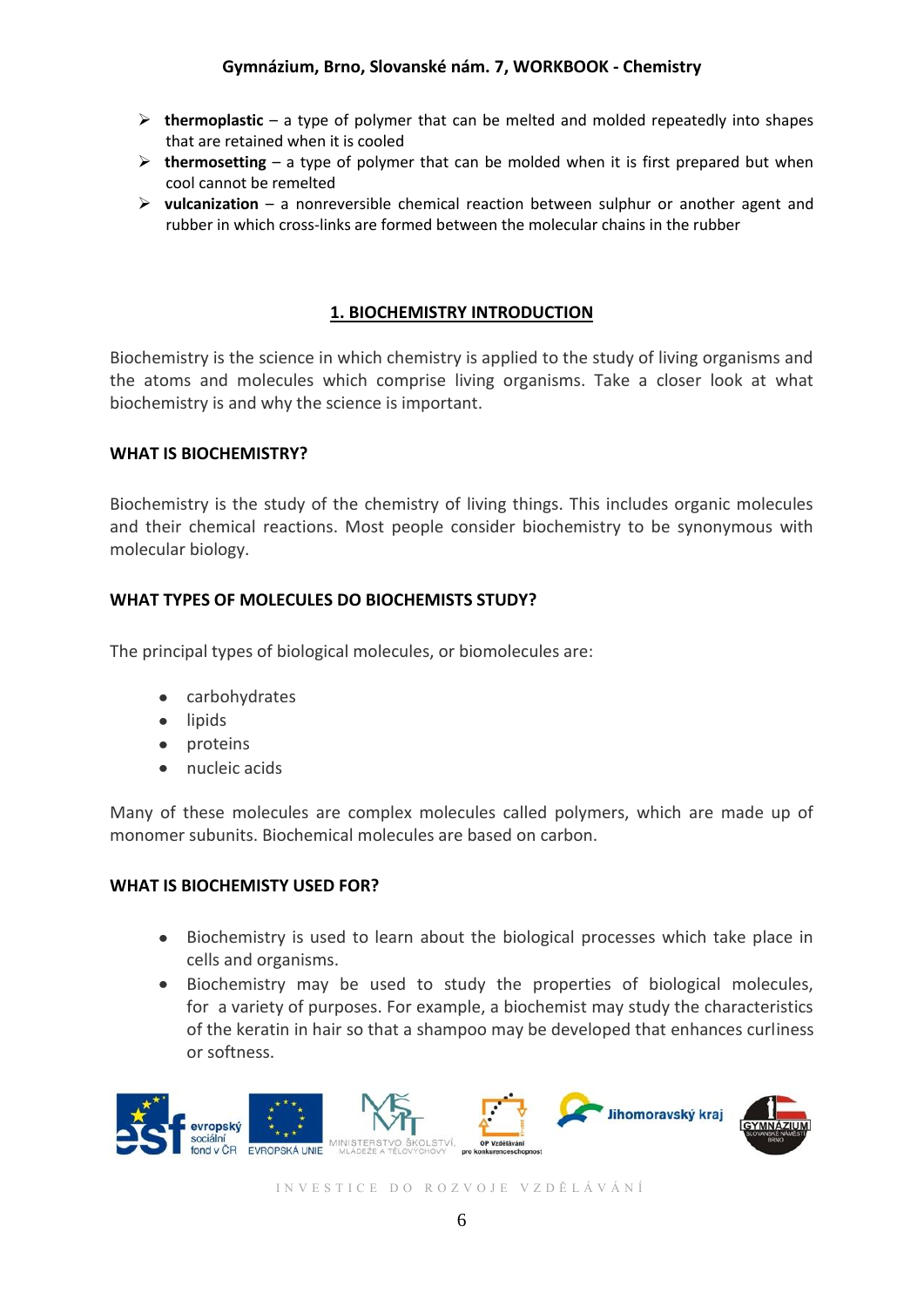- Biochemists find uses for biomolecules. For example, a biochemist may use a certain lipid as a food additive.
- Alternatively, a biochemist might find a substitute for a usual biomolecule. For example, biochemists help to develop artificial sweeteners.
- Biochemists can help cells to produce new products. Gene therapy is within the realm of biochemistry. The development of biological machinery falls within the realm of biochemistry.

### **WHAT DOES BIOCHEMIST DO?**

Many biochemists work in chemistry labs. Some biochemists may focus on modeling, which would lead them to work with computers. Some biochemists work in the field, studying a biochemical system in an organism. Biochemists typically are associated with other scientists and engineers. Some biochemists are associated with universities and they may teach in addition to conducting research. Usually their research allows them to have a normal work schedule, based in one location, with a good salary and benefits.

### **WHAT DISCIPLINES ARE RELATED TO BIOCHEMISTRY?**

Biochemistry is closely related to other biological sciences that deal with molecules. There is considerable overlap between these disciplines:

- Molecular Genetics
- Pharmacology
- Molecular Biology
- Chemical Biology

### **2. SACHARIDES**

**Glycemia** is the concentration of glucose in the ........................ It is usually expresed in mml/......... Glycemia normal values are from 3,3 - 5,5 mmol/l. ..................... is low concentration of glucose in the blood. ....................... is high blood concentration of glucose.

1. WRITE DOWN A HAWORTH PROJECTION OF THE STRUCTURE FOR α-D-GLUCOPYRANOSE:

### 2. SIGNS AND SYMPTOMS OF HYPOGLYCEMIA:

Jihomoravský kraj evronský ond v ČR EVROPSKÁ UNIE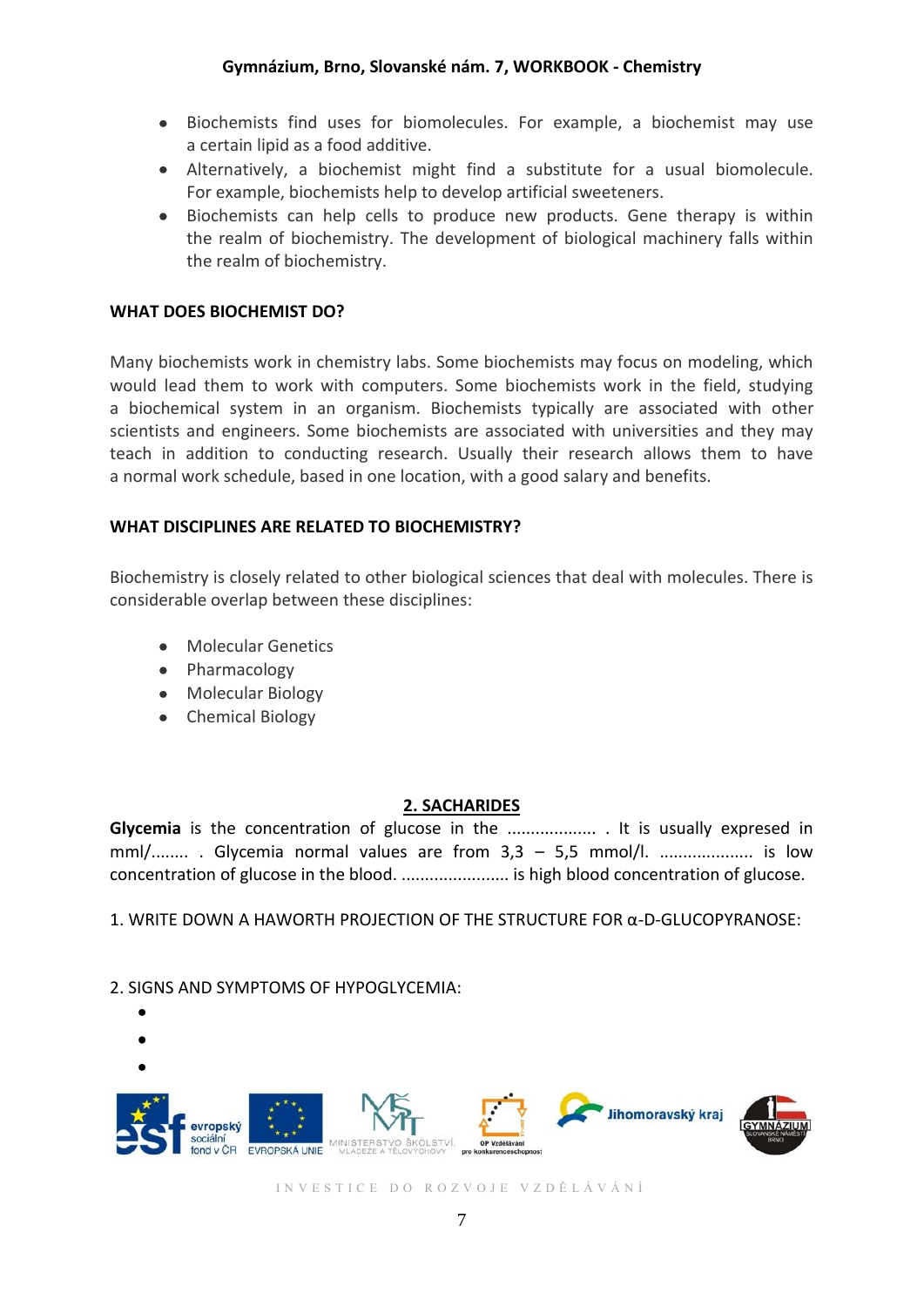- 
- 

# 3. SIGNS AND SYMPTOMS OF HYPERGLYCEMIA:

- 
- 
- 
- 
- 

# 4. WHICH MAIN HORMONES REGULATE THE CONCENTRATION OF BLOOD GLUCOSE?

↓.............................................. ↑...............................................

# 5. DIFFERENCES BETWEEN *TYPE 1 DIABETES* AND *TYPE 2 DIABETES*:

| <b>TYPE 1 DIABETES</b> | <b>TYPE 2 DIABETES</b> |  |
|------------------------|------------------------|--|
|                        |                        |  |
|                        |                        |  |
|                        |                        |  |
|                        |                        |  |
|                        |                        |  |
|                        |                        |  |
|                        |                        |  |
|                        |                        |  |
|                        |                        |  |

### **3. LIPIDS**

All lipids are ...................... in water: that is the one property they have in common. That is why they are soluble in ....................... . **TYPES OF LIPIDS:**

- 
- 
- 
- 
- 

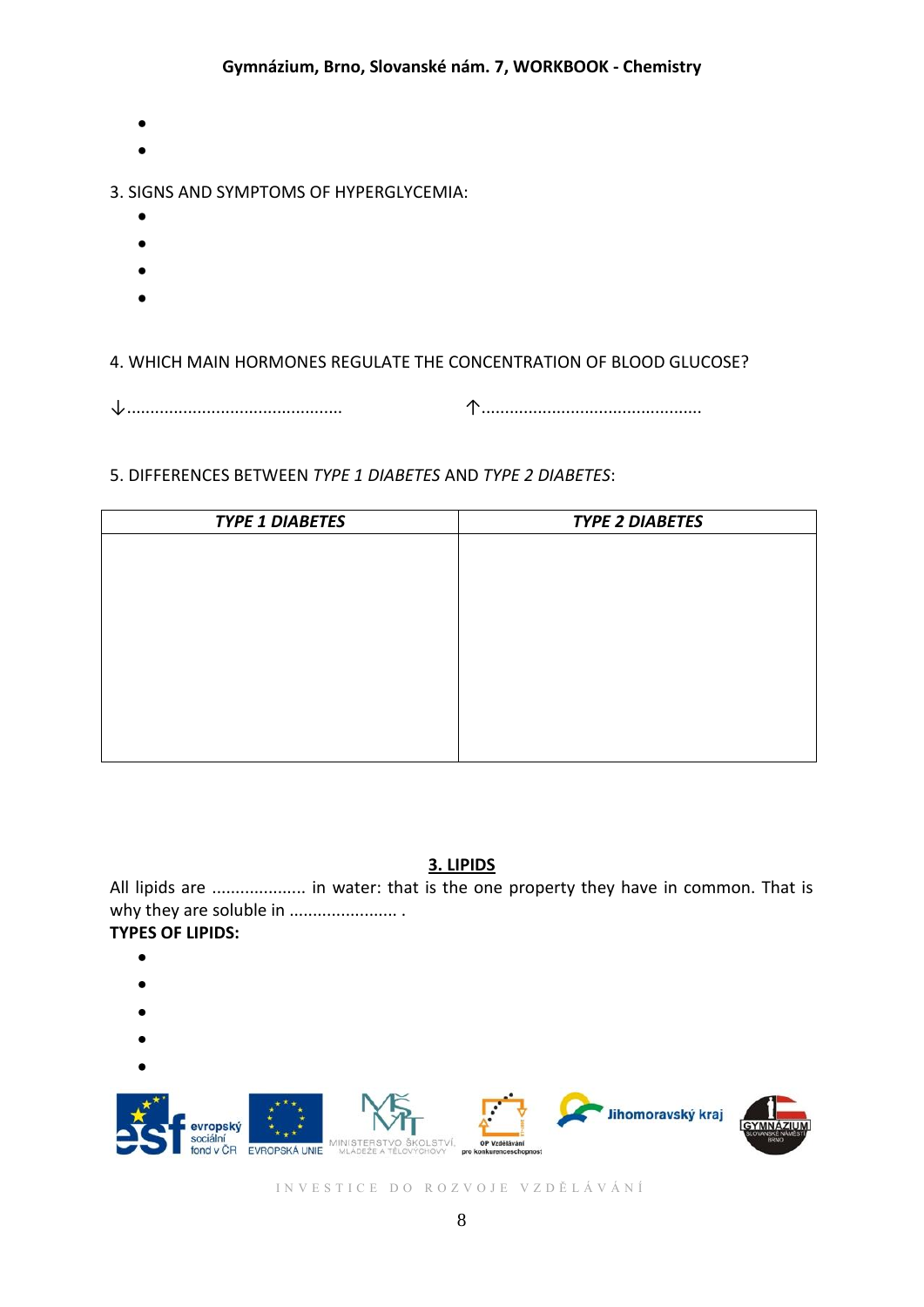### **BIOLOGICAL FUNCTION OF LIPIDS:**

- 
- 
- 
- 
- 

# **FATS and OILS**

= esters of ........................ and fatty acids.

- Palmitic acid
- Stearic acid
- Oleic acid
- $\bullet$   $\omega$ -3 acids
- $\bullet$   $\omega$ -6 acids

Since there are three fatty acids attached to glycerol, these lipids are known as triglycerides.



**FATS:** triacylglycerides of saturated fatty acids only.

animal origin – e.g. .......................... (pork), ........................(beef), or ....................  $\bullet$ 

**OILS:** triacylglycerides of both saturated and unsaturated fatty acids – double bond

plant oils + ........................................................!!!  $\bullet$ 

# **REACTIONS OF FATS AND OILS**

**1. HYDROLYSIS**

a) ACIDIC

b) ALKALINE – SAPONIFICATION

c) SPONTANEOUS – HYDROLITIC RANCIDITY

# **2. OXIDATION**

= it is a slow process that can be accelarate by the presence of light, transition metals, free radicals, microorganisms (germs) – products are aldehydes, ketones and volatile acids that have a disgusting smell – oxidative rancidity.

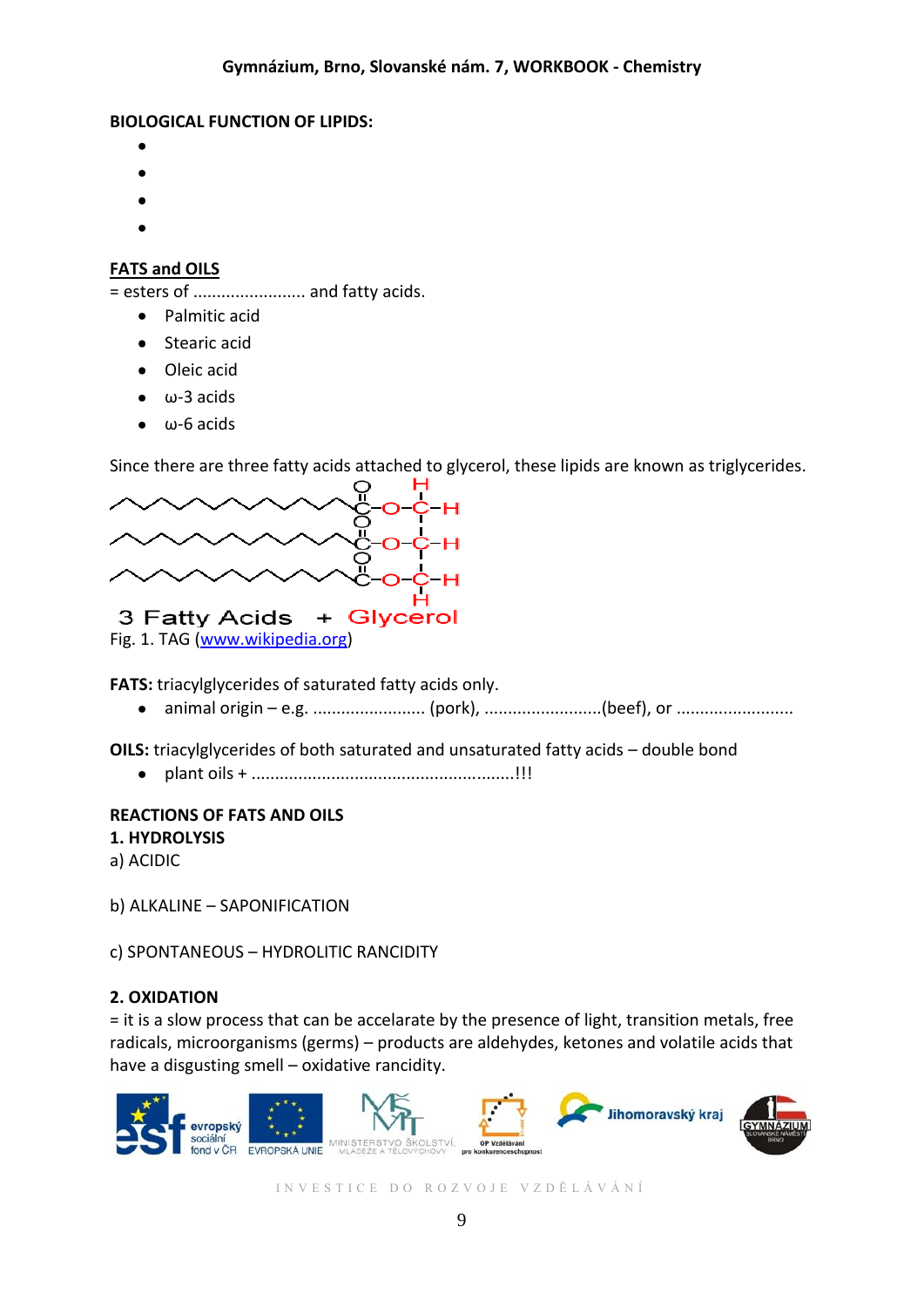### **3. HYDROGENATION OF OILS**

An unsaturated oil can be raised by hydrogenation of the liquid oil to form a solid MARGARINE.

### **WAXES**

= esters of fatty acids with an alcohol with high relative molecular mass e.g. hexadecan-1-ol or octadecan-1-ol

Plant waxes:

 $\bullet$ 

Animal waxes:

 $\bullet$ 

# **PHOSPHOLIPIDS AND GLYCOLIPIDS:**

STRUCTURE:



Fig. 2. Phospholipids and Glycolipids [\(www.wikipedia.org\)](http://www.wikipedia.org/)

# BIOLOGICAL FUNCTIONS:

- 
- 
- 
- 
- 

# **STEROIDS AND TERPENES**

Do not contain any fatty acid. Residues – still classified as lipids.

# **STEROIDS**

are terpenoid lipids characterized by a carbon skeleton with four fused rings: STERANE.

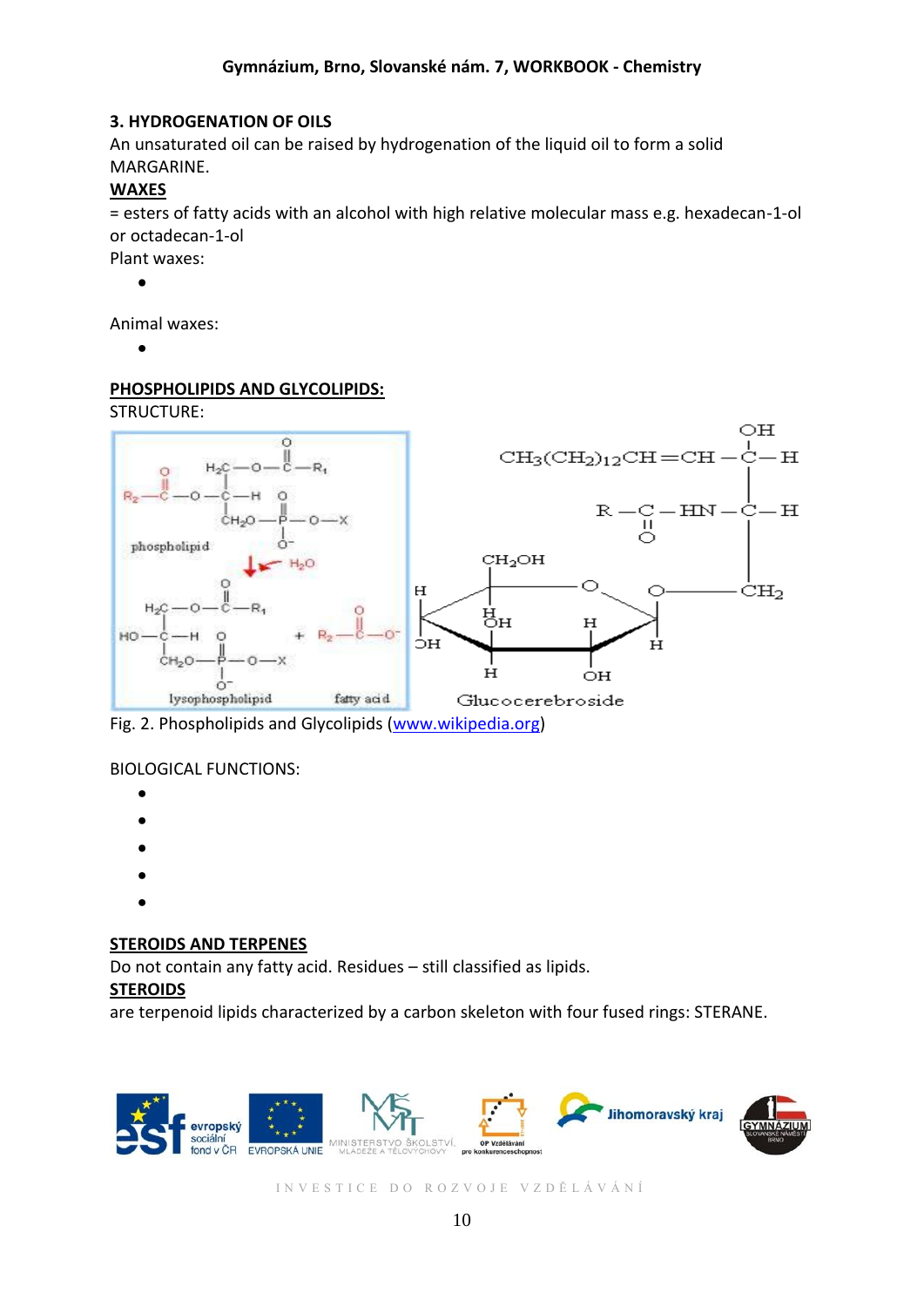

Fig. 3. Sterane [\(www.wikipwdia.org\)](http://www.wikipwdia.org/)

Steroids vary by the functional groups attached to the sterane. Hudreds of distinct steroids are found in plants, animals and fungi:

- Insect steroids e.g. ecdysterone which controls the ecdysis = ................................. and ..................... of artropods.
- Vertebrate steroids

a) cholesterol, which is an important component of cell membranes. It is synthesited in liver and is used for synthesis of other substances e.g. sex hormones, vitamin (.................) and bile acids. It is also the principal constituent of the plagues implicated in atherosclerosis!!!!!

b) sex hormones that produce sex differences or support reproductivity. They include androgens, estrogens and progestagens.



Fig. 4. Testosterone (www.wikipedia.org) Fig. 5. Estriol (www.wikipedia.org)

c) corticosteroids include glucocorticoids and mineralocorticoids. Glucocorticoids regulate many aspects of metabolism and immune function, whereas mineralocorticoids help maintain blood volume and control renal excretion of electrolytes.

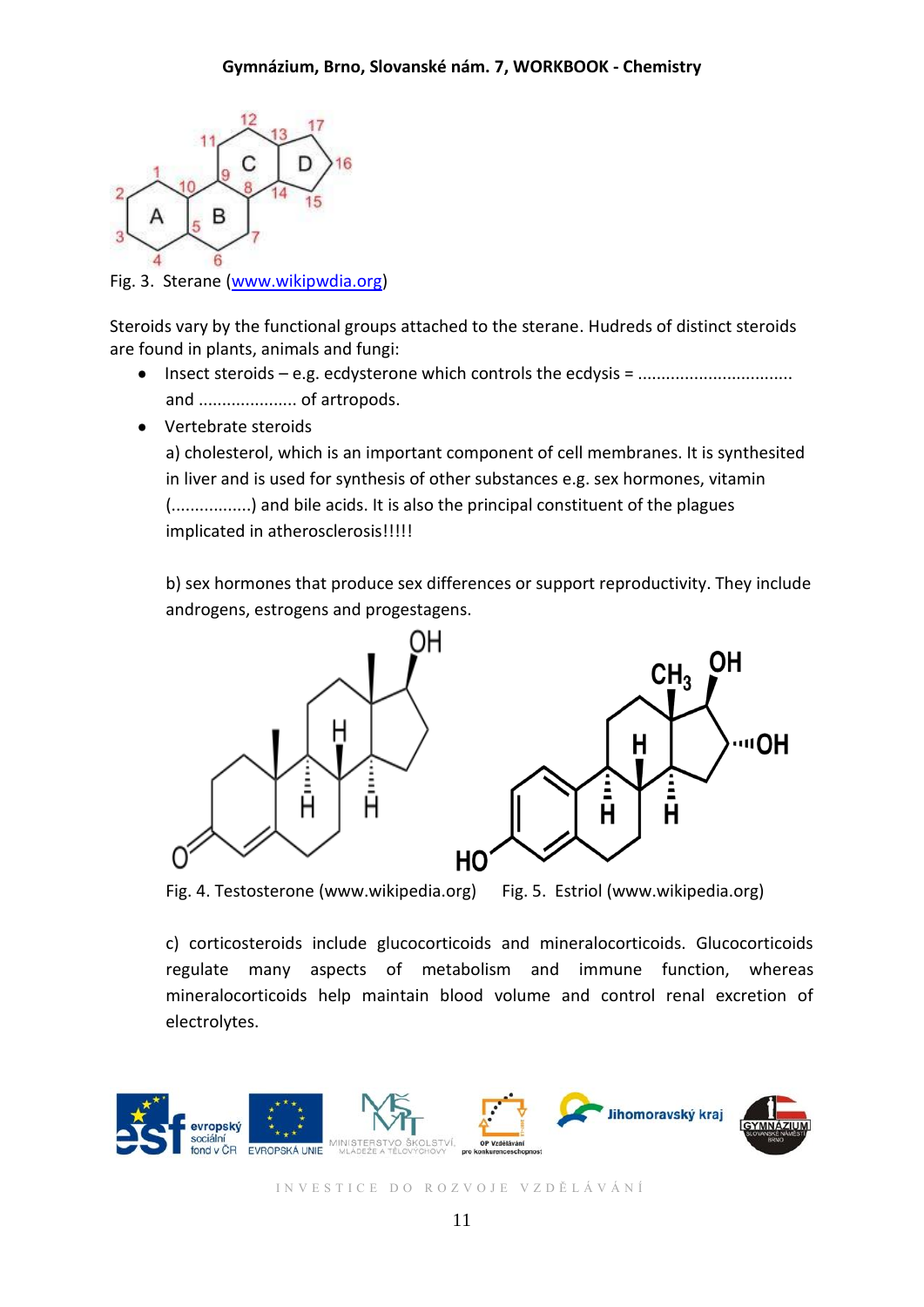d) Anabolic androgenic steroids are a class of steroids that interact with androgen receptors to increast muscle and bone synthesis.

### **TERPENES**

Substance of plant origin responsible for the scent and flavour of plant essential oils. They contain 2 or more ISOPRENE UNITS. Isoprene .................................... . Occurence:

- Esential oils volatile substance with pleasure smell aromatherapy.
- Resins solid, sticky substances insoluble in water made by oxidation of essential oils.
- Balms mixture of essential oils and resins.

Classified according to the number of isoprene units: 1. MONOTERPENES - ................................. isoprene units Limonen Menthol Geraniol

2. DITERPENES - ........................................ isoprene units Phytol

| 3. TETRATERPENES -  isoprene units, they occur in the form of plant |          |           |
|---------------------------------------------------------------------|----------|-----------|
|                                                                     |          |           |
| $\beta$ -carotene                                                   | Lycopene | Xantophyl |

| Naturel rubber | Gutta-percha |
|----------------|--------------|
| isomer         | isomer       |

### **4. PROTEINS**

**Denaturation** of proteins is process in which proteins lose their .................. and ..................... structure, by application of some external stress or compound such as strong ................. and base, concentrated .............. salt, an organic solvent (e.g. alcohol or .................), or heat. If proteins in living cell are denaturated, the result of disruption can cause cell death.

# 1. POSITIVES OF DENATURATION:

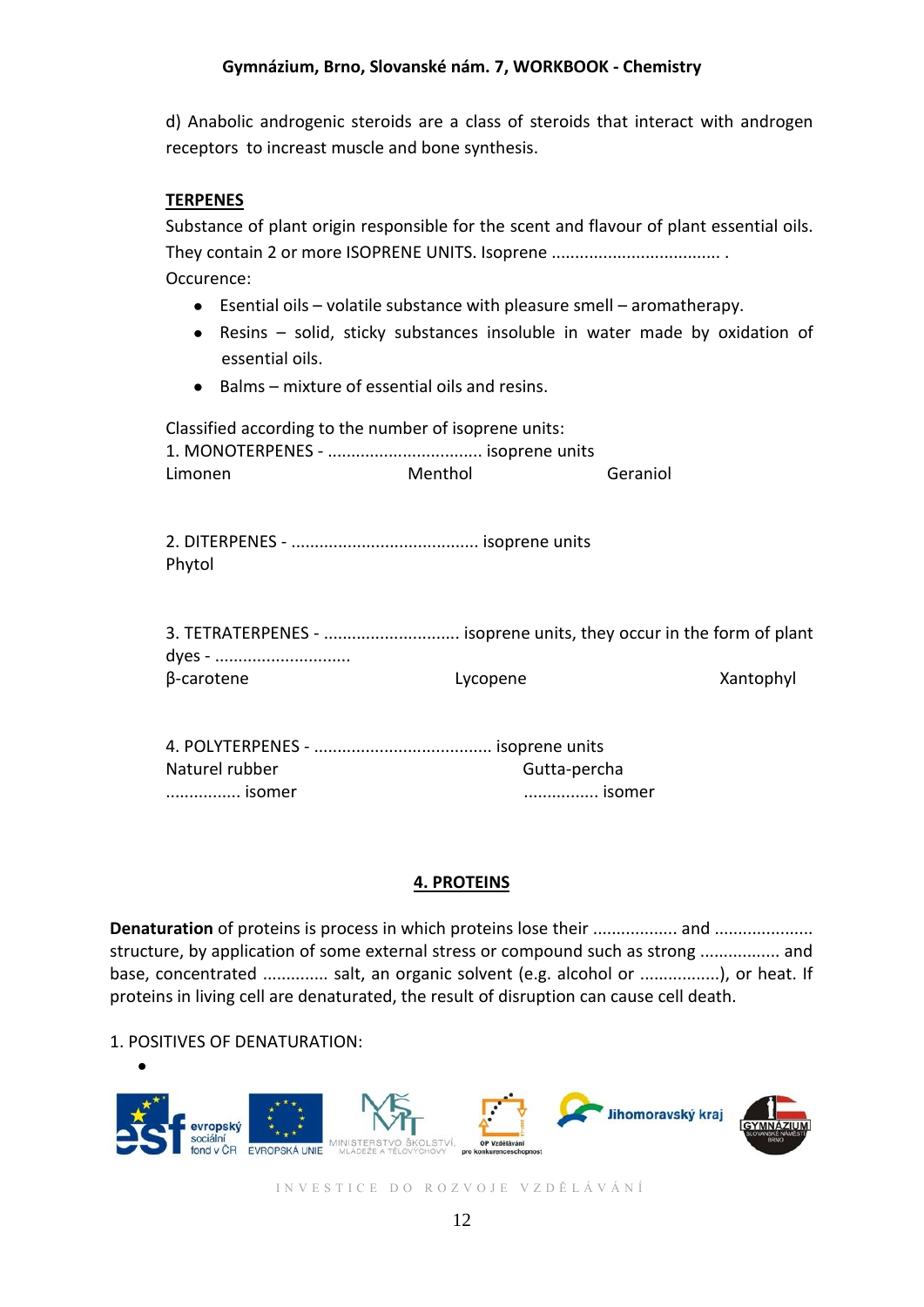- 
- 
- 

2. NEGATIVES OF DENATURATION:

- 
- 
- 
- 

3. WHAT DOES IT MEAN DENATURATED ALCOHOL?

4. WHAT DOES IT MEAN NATIVE STATE OF PROTEIN?

5. Some proteins can be denatured by 2-mercaptoethanol via its ability to cleave disulfide bonds in proteins:

a) WRITE DOWN CHEMICAL FORMULA OF 2-mercaptoethanol

b) WHICH STRUCTURE OF PROTEINS DEPENDS ON DISULFIDE BOND?

# **5. ENZYMES**

= are globular proteins that catalyze chemical reactions in ..................... ................... . Enzymes are selective for their substrates and speed up only a few reaction from among myny possibilities.

1. DESCRIBE THE FOLLOWING GRAPH:<br>Reaction without catalyst



Reaction path Fig. 6. Graph of Catalytic Reaction [\(www.wikipedia.org\)](http://www.wikipedia.org/)

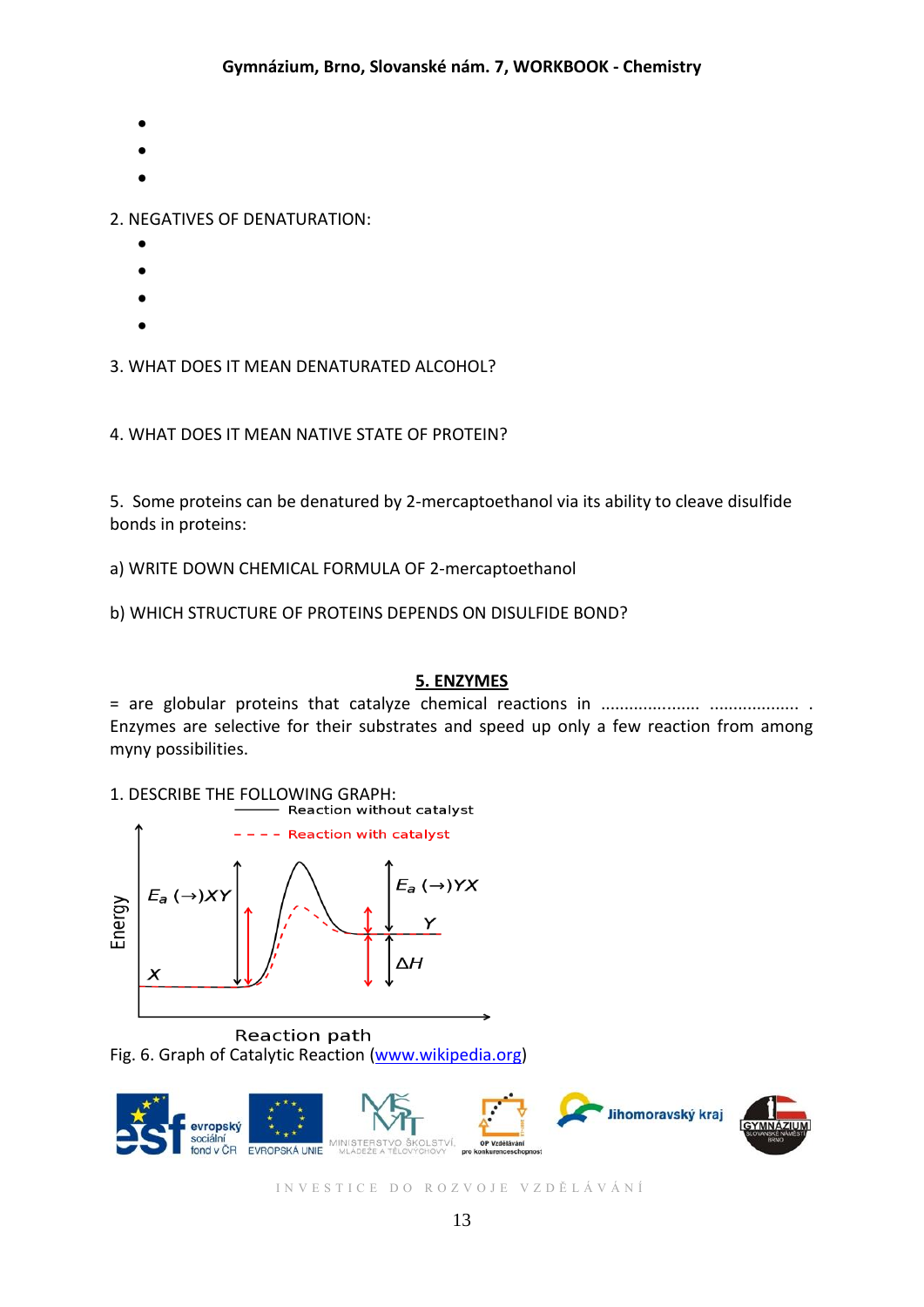### 2. STRUCTURE OF ENZYMES:

#### HOLOENZYME

# APOENZYME COFACTOR

# PROSTHETIC GROUP COENZYME

### 3. CLASSES OF ENZYMES:

- 
- 
- 
- 
- 

# 4. DESCRIBE THE FOLLOWING MECHANISMS OF ENZYMATIC CATALYZE:

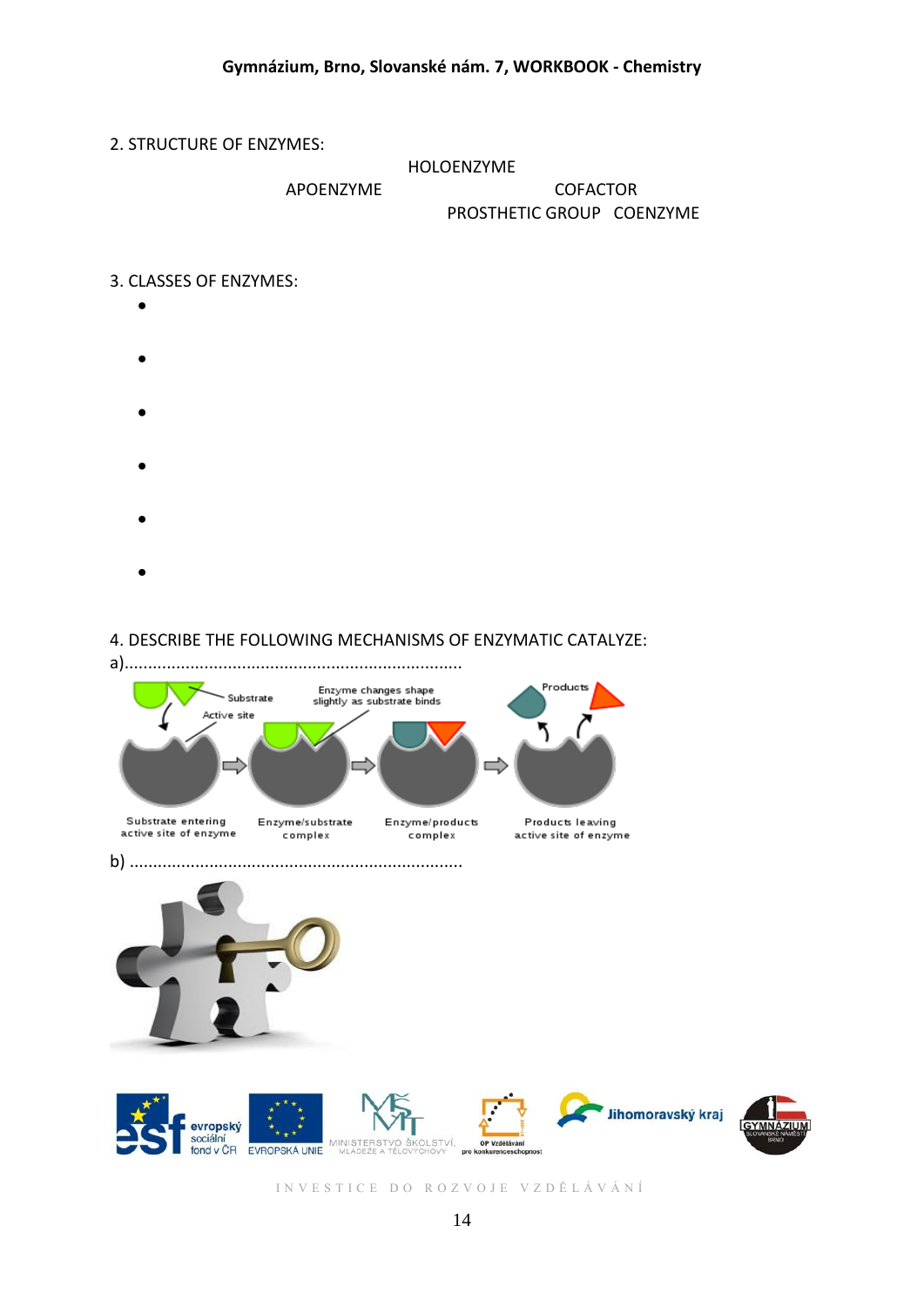Fig. 7. Mechanisms of Enzymatic Catalyze [\(www.wikipedia.org\)](http://www.wikipedia.org/)



5. DESCRIBE THE FOLLOWING GRAPH OF ENZYMATIC KINETICS:

Fig. 8. Graph of Enzymatic Kinetics [\(www.wikipedia.org\)](http://www.wikipedia.org/) 6. INHIBITION a) competitive inhibition –

b) uncompetitive inhibition –

c) mixed inhibition –

### **6. NUCLEIC ACIDS**

DNA is a long polymer made from repeating units called .......................... . The structure of DNA was discovered by J.D. Watson and ..................... . It consists of two helical chains, each coiled round the same axis in the shape of a ................. .................. . The DNA secondary structure is stabilized primarily by ................ .................. between nucleotides. The DNA segments carrying genetic information are called ............... .

1. NUCLEOTIDE STRUCTURE OF :

a) DNA

b) RNA



Fig. 9. Nucleic Acid (www.wikipedia.org)

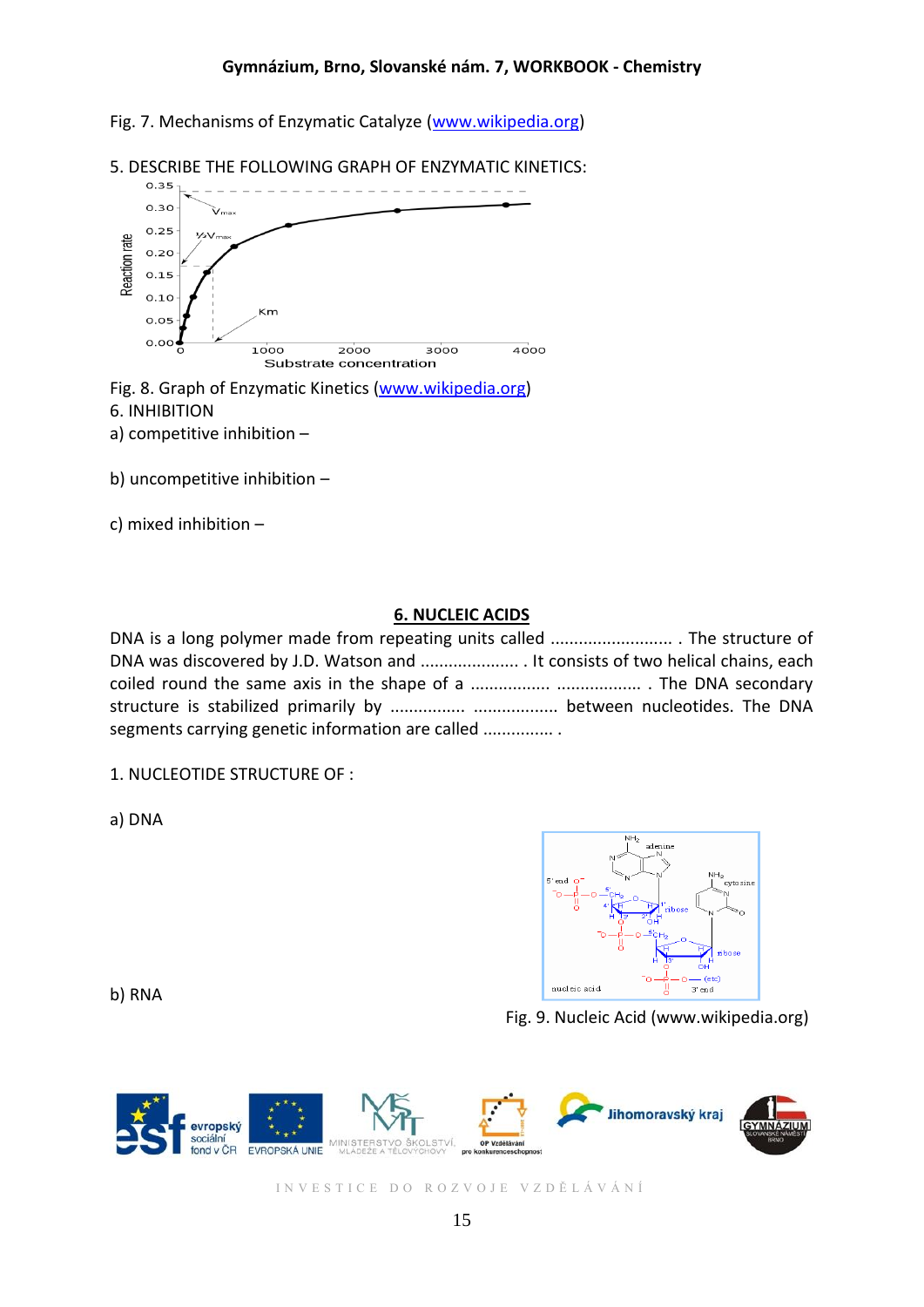### 2. REWRITE FORMULAE OF COMPLEMENTARITY BASE PAIRING WITH HYDROGEN BONDS.



# 3. BIOLOGICAL FUNCTION OF:

- DNA
- mRNA
- tRNA
- rRNA

#### 4. WATCH THE FOLLOWING VIDEOS:

<http://www.youtube.com/watch?v=-mtLXpgjHL0&feature=related> <http://www.youtube.com/watch?v=4PKjF7OumYo&feature=fvst>

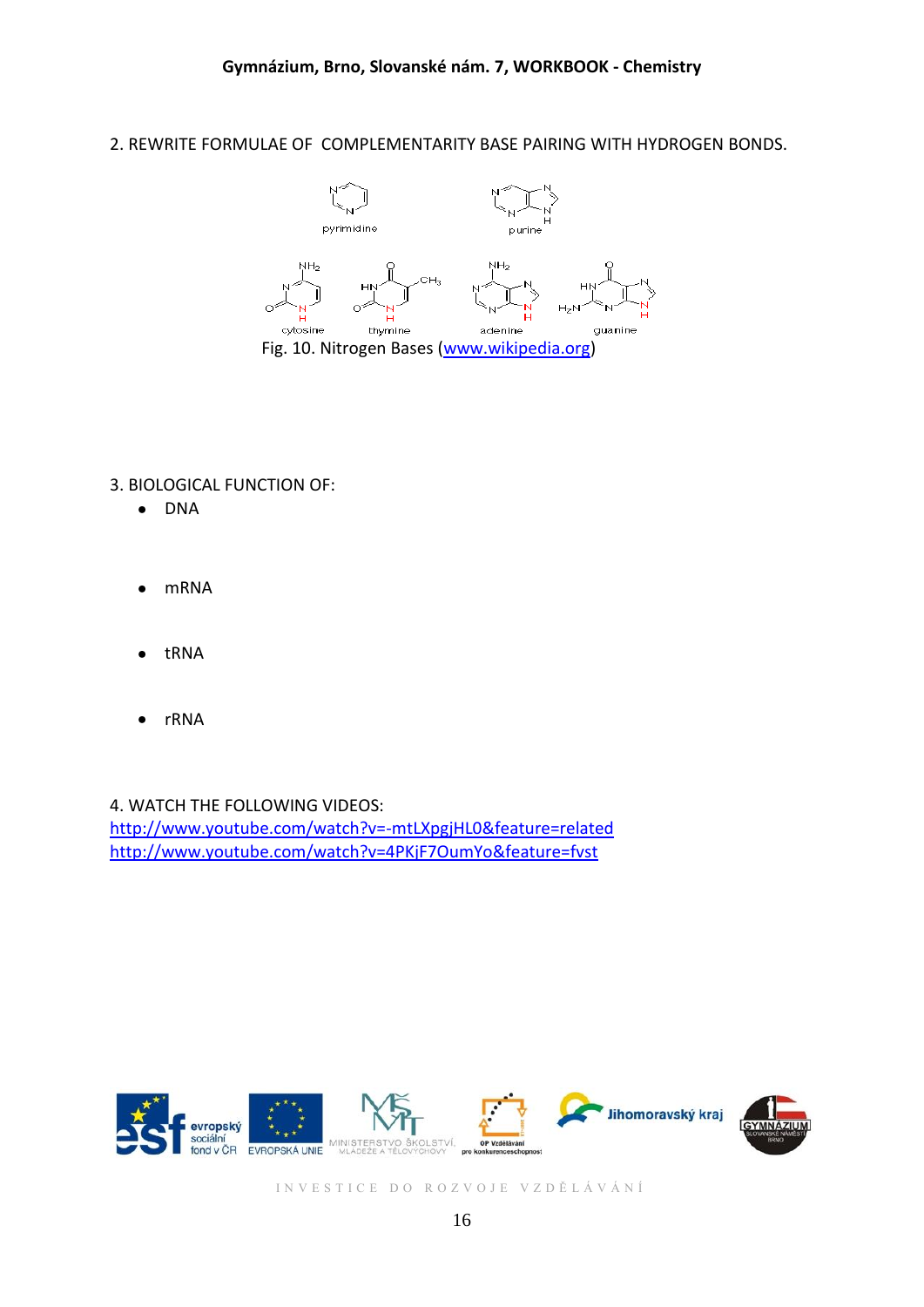# **7. METABOLISM**

# **A) BASIC LEVEL**

1. Cmplete set of reactions carried out by an organism:

a) catabolism

b) metabolism

c) anabolism

2. Metabolic reactions that synthetize complex molecules:

a) catabolism

b) metabolism

c) anabolism

3. Energy form in living cells:

a) sunlight

b) ATP

c) glucose

d) glycogen

4. Metabolic reactions that break down complex molecules:

a) catabolism

b) metabolism

c) anabolism

5. Starch in broken down into glucose monomers:

a) catabolism

b) anabolism

6. Amino acids are linked by peptide bonds to form proteins:

a) catabolism

b) anabolism

7. The protein in food are broken down into amino acids:

a) catabolism

b) anabolism

8. DNA is synthesized from nucleotides:

a) catabolism

b) anabolism

9. Free fatty acids combine with glycerol to make triglyceride:

a) catabolism

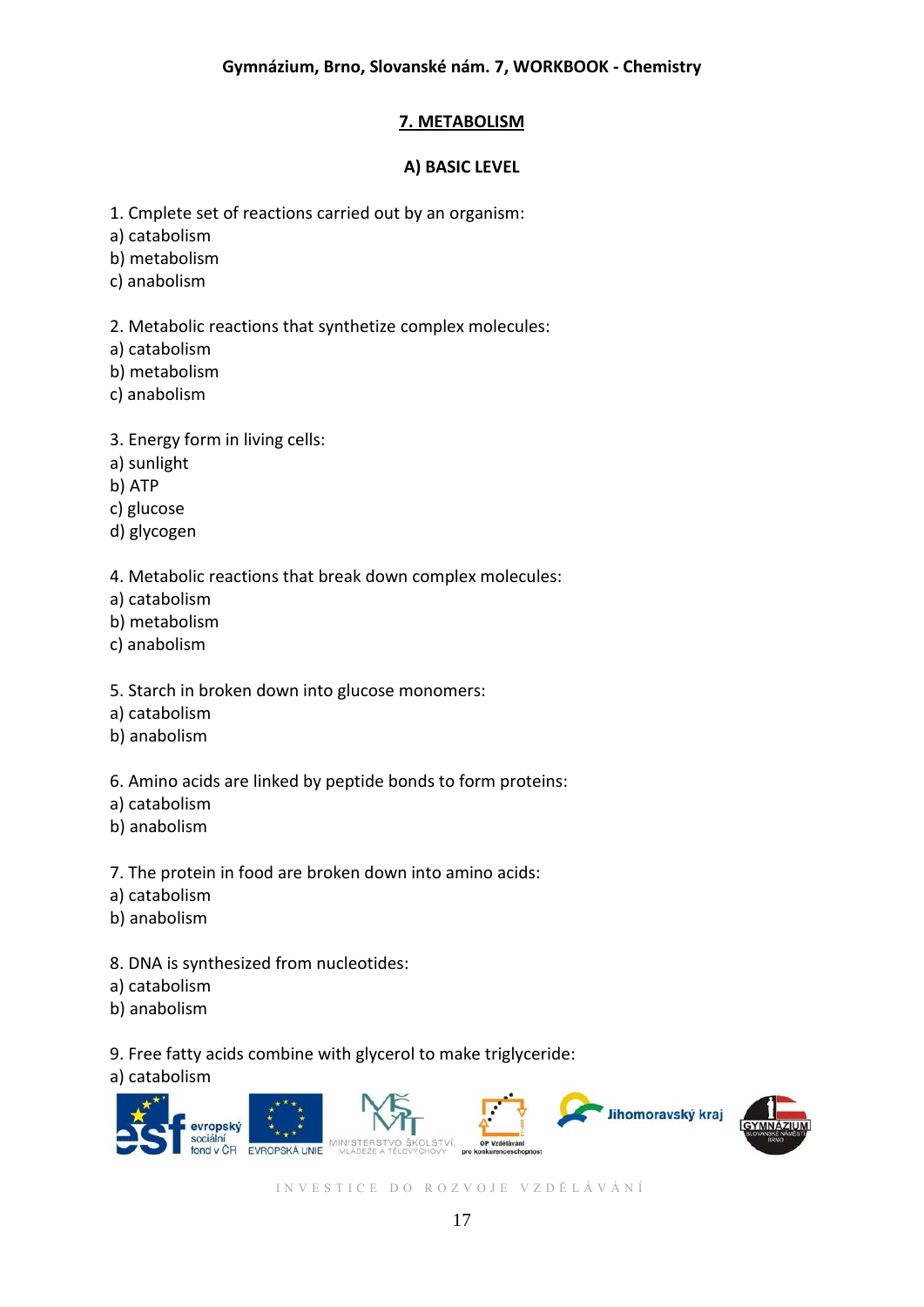b) anabolism

10. Photosynthesis:

- a) catabolism
- b) anabolism

11. Respiration:

a) catabolism

b) anabolism

# **B) UPPER LEVEL**

1. Glycolysis is \_\_\_\_\_\_\_\_\_\_.

a) the lysis of glucose in chloroplasts

b) the synthesis of pyruvate in mitochondria

c) the breakdown of glucose to form two molecules of pyruvate

d) the synthesis of glucose from two molecules of pyruvate

e) the breakdown of starch to form glucose

2. How many molecules of ATP would be produced from 20 molecules of glucose at the end of fermentation?

a) 40

b) 100

c) 30

d) 20

e) 10

3. If oxygen is present after glycolysis, pyruvate is transported to the mitochondria, coverted to acetyl-CoA, and broken down further in the

4. In eukaryotic cells, glycolysis occurs in the \_\_\_\_\_\_\_\_\_\_, and cellular respiration occurs in

the \_\_\_\_\_\_\_\_\_\_.

\_\_\_\_\_\_\_\_\_\_\_\_\_\_\_\_\_\_\_.

a) chloroplasts, mitochondria

b) cytoplasm, chloroplasts

c) mitochondria, cytoplasm

d) cytoplasm, mitochondria

5. Respiration is the process of gas exchange (breathing in oxygen and breathing out carbon dioxide); cellular respiration is the process of  $\qquad \qquad$ .

a) cellular cooling

b) cellular reproduction

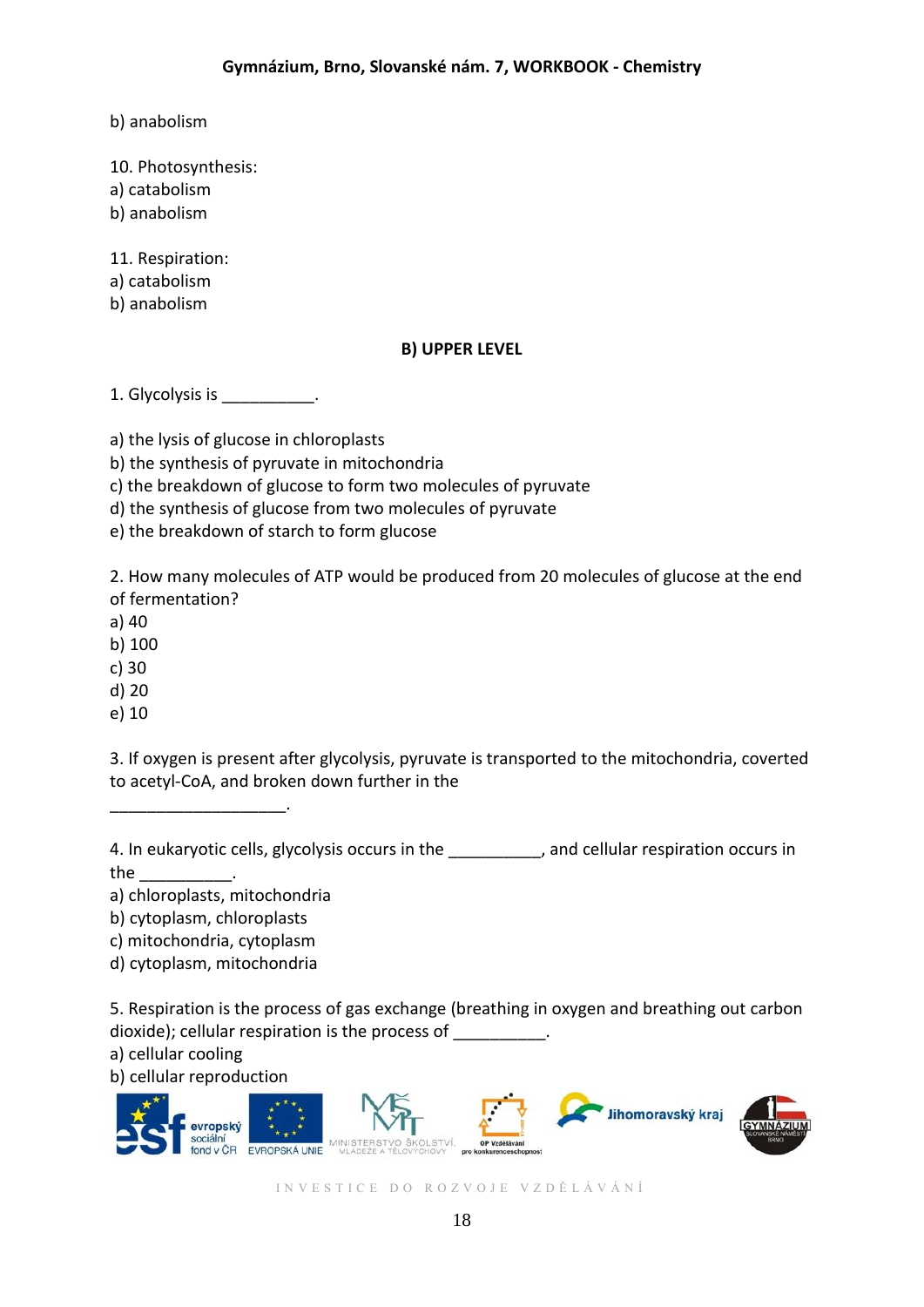### **Gymnázium, Brno, Slovanské nám. 7, WORKBOOK - Chemistry**

c) cellular gas exchange

d) production of ATP via the electron transport system

|              | 6. The energy-harvesting reactions of glycolysis produce two molecules of | two |
|--------------|---------------------------------------------------------------------------|-----|
| molecules of | and two molecules of                                                      |     |

a) ATP, glyceraldehyde-3-phosphate, pyruvate

b) pyruvate, glyceraldehyde-3-phosphate, water

c) ATP, NADH, pyruvate

d) glucose, carbon dioxide, water

| 7. In eukaryotic cells, the enzymes for the Krebs cycle are located in the | and |
|----------------------------------------------------------------------------|-----|
| those for the electron transport system are located in the                 |     |

a) cytoplasm, cell wall

- b) mitochondrial matrix, inner mitochondrial membrane
- c) inner mitochondrial membrane, matrix
- d) plasma membrane, cytoplasm

8. The figure below depicts an overview of glucose metabolism. Label the reactions indicated.



Fig. 11. Metabolism of Glucose [\(www.wikipedia.org\)](http://www.wikipedia.org/)

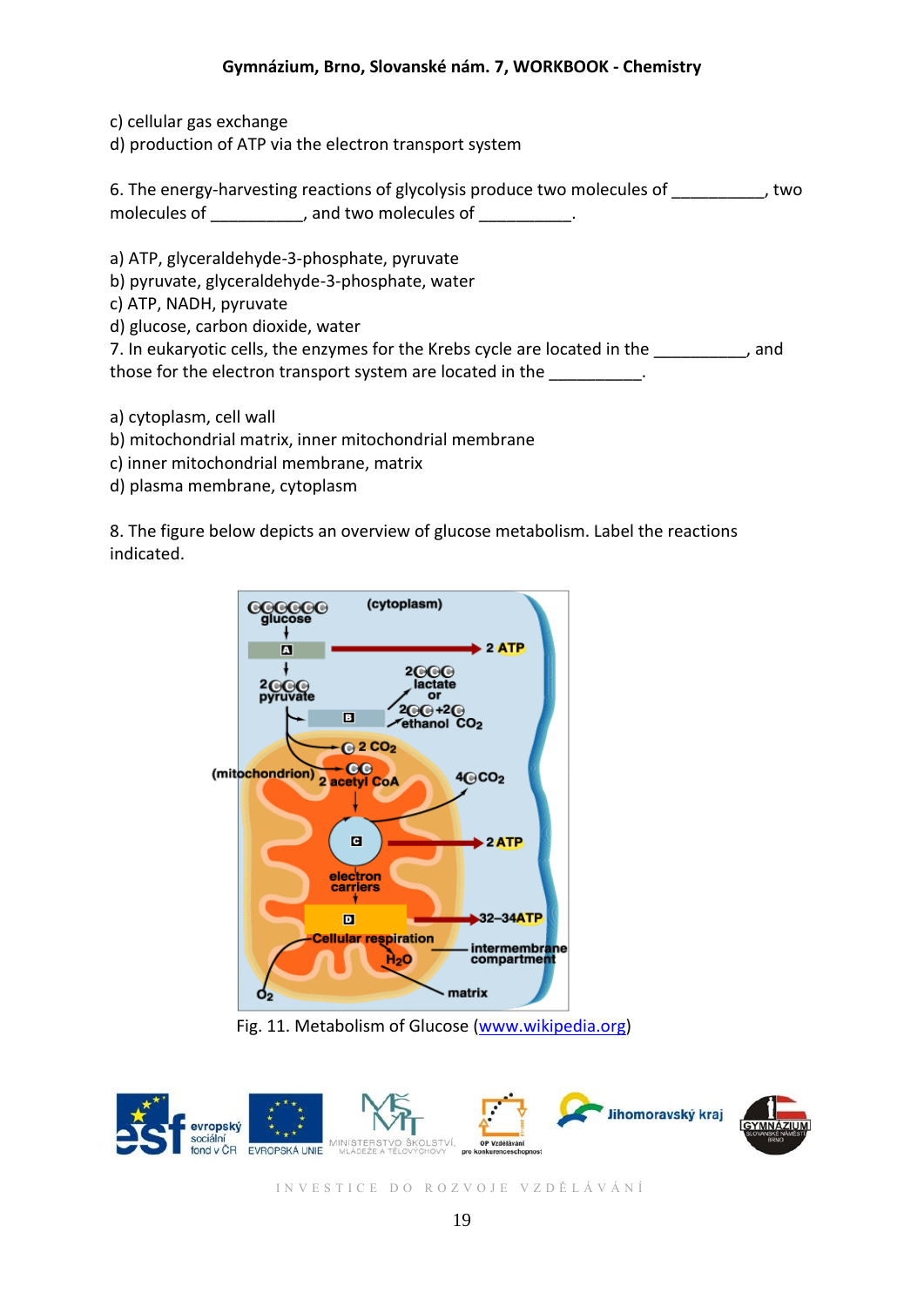a) fermentation b) Krebs cycle c) glycolysis d) electron transport system

9. The initial biochemical reactions that break down glucose without the use of oxygen are called \_\_\_\_\_\_\_\_\_\_\_\_\_\_\_\_\_\_\_\_\_\_.

10. The process that causes lactate buildup in muscles during strenuous exercise is:

a) Krebs cycle

b) fermentation

c) glycolysis

d) respiratory electron transport

11. The production of what molecule marks the end of glycolysis and the beginning of cellular respiration?

a) pyruvate

b) citrate

c) acetyl CoA

d) Coenzyme A (CoA)

12. **12.** The process in which ATP is formed when hydrogen ions move down their concentration gradient through ATP-synthesizing enzymes.

13. At the beginning of most recipes for bread, you are instructed to dissolve the yeast in a mixture of sugar (sucrose) and hot water, in some cases with a small amount of flour. Within a short time, this yeast mixture begins to bubble and foam, perhaps to the point of overflowing the container. What is happening?

a) The bubbles are detergents that yeast produce to help them digest the proteins in the flour.

b) The bubbles are oxygen produced by yeast as they grow.

c) The bubbles are carbon dioxide that yeast produce as they break down the glucose and produce ATP via fermentation.

e) The bubbles are water vapor produced as the hot water evaporates.

14. Photosynthesis and glucose metabolism are related because

a) the products of photosynthesis are the raw materials for glucose metabolism

b) the raw materials of photosynthesis are the same as the raw materials of glucose metabolism

c) the products of glucose metabolism are the raw materials for photosynthesis

d) the products of photosynthesis are the same as the products of glucose metabolism

e) both the first and second answers are correct

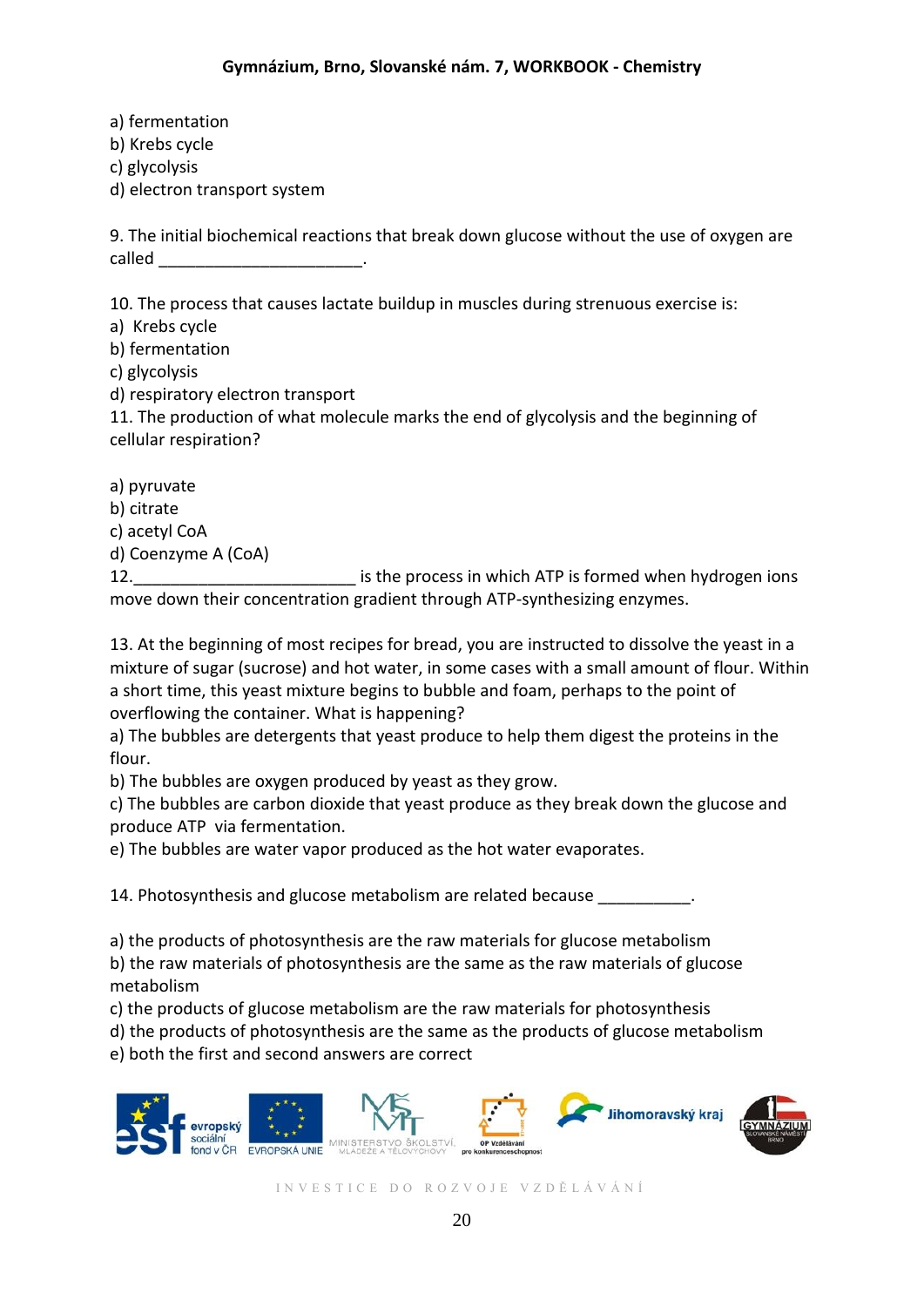15.The majority of ATP produced in aerobic respiration comes from:

a) photosynthesis b) the Krebs cycle c) chemiosmosis d) glycolysis e) fermentation

16. Two different molecules of energy storage are formed by the reaction depicted below. Match the molecule with its formation site in the reaction.



Fig. 12. Krebs Cycle [\(www.wikipedia.org\)](http://www.wikipedia.org/)

a) ATP b) NADH

17. Where does respiratory electron transport occur?

- a) cytoplasm
- b) matrix of mitochondria
- c) inner membrane of mitochondria
- d) stroma of chloroplast
- e) outer membrane of mitochondria
- 18. Where is the majority of ATP produced?
- a) in the cytoplasm of a cell
- b) on the rough endoplasmic reticulum

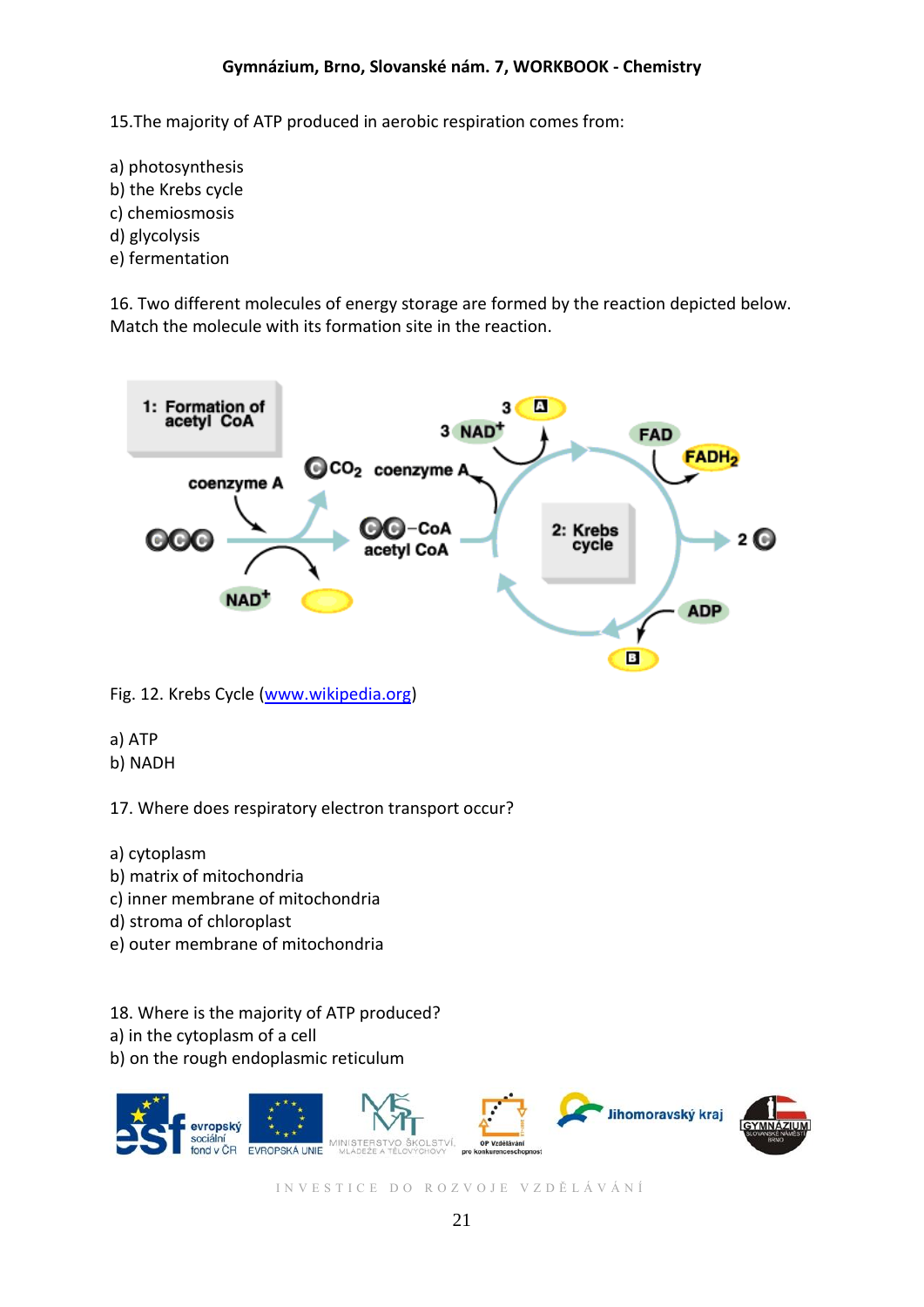c) in the aqueous fluid surrounding all cells

d) in the mitochondria of a cell

19. Which molecules are produced in glycolysis and used in fermentation?

a) glucose, ATP, and NAD+

b) pyruvate and ATP

c) acetyl CoA and NADH

d) pyruvate and NADH

e) lactate, ATP, and CO2

20. Which of the following statements concerning fermentation is (are) true?

a) Fermentation occurs in either aerobic or anaerobic conditions.

b) Fermentation produces additional ATP.

c) The end product of fermentation in human cells is ethanol.

d) Fermentation, like glycolysis, occurs in the cytoplasm of cells.

e) all of the above

f) none of the above

21. Why does death result from any situation that prevents a person from breathing? a) Oxygen is needed for cellular respiration, so lack of oxygen prevents cells from making sufficient ATP for essential cellular functions. Cells die as a result, eventually leading to death of the individual.

b) Glycolysis requires oxygen in order to produce ATP, so lack of oxygen prevents cells from making sufficient ATP.

c) Oxygen is necessary for both fermentation reactions and cellular respiration. So lack of oxygen prevents cells from making sufficient ATP.

# **8. HETEROCYCLES**

**Allergy** is a disorder of the immune system often also referred to as *atopy*. Allergic reactions occur to normally harmless environmental substances known as allergens; these reactions are acquired, predictable, and rapid. Strictly, allergy is one of four forms of hypersensitivity and is called *type I* (or *immediate*) hypersensitivity. It is characterized by excessive activation of certain white blood cells called mast cells and basophils by a type of antibody known as IgE, resulting in an extreme inflammatory response. Common allergic reactions include eczema, hives, hay fever, asthma, food allergies, and reactions to the venom of stinging insects such as wasps and bees.

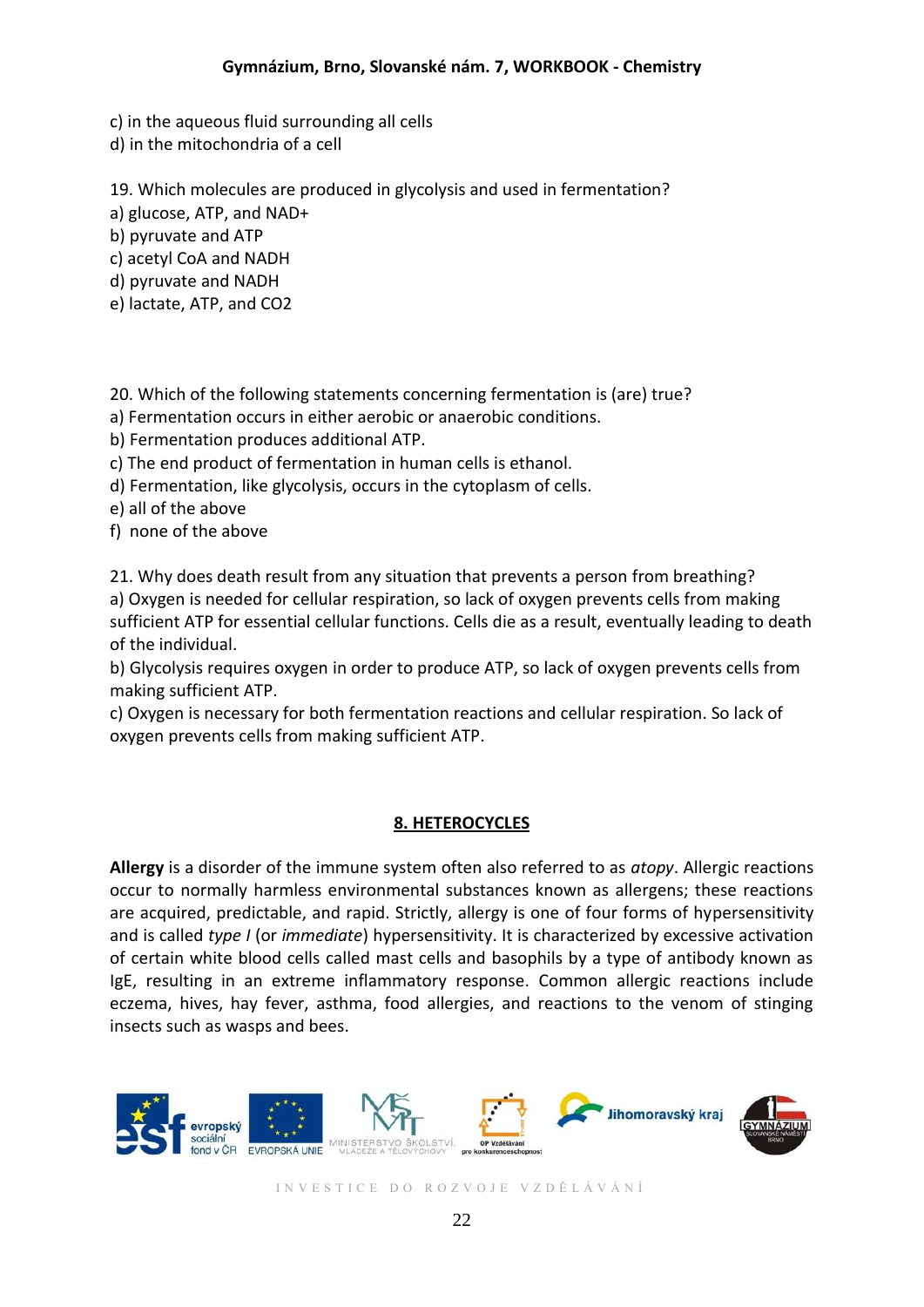### **Gymnázium, Brno, Slovanské nám. 7, WORKBOOK - Chemistry**

Mild allergies like hay fever are highly prevalent in the human population and cause symptoms such as allergic conjunctivitis, itchiness, and runny nose. Allergies can play a major role in conditions such as asthma. In some people, severe allergies to environmental or dietary allergens or to medication may result in life-threatening anaphylactic reactions and potentially death.

A variety of tests now exist to diagnose allergic conditions; these include testing the skin for responses to known allergens or analyzing the blood for the presence and levels of allergenspecific IgE. Treatments for allergies include allergen avoidance, use of anti-histamines, steroids or other oral medications, immunotherapy to desensitize the response to allergen, and targeted therapy.



Fig 13. Allergy [\(www.wikipedia.org\)](http://www.wikipedia.org/)

### **Histamine**

**Histamine** is a biogenic amine involved in local immune responses as well as regulating physiological function in the gut and acting as a neurotransmitter. Histamine triggers the inflammatory response. As part of an immune response to foreign pathogens, histamine is produced by basophils and by mast cells found in nearby connective tissues. Histamine increases the permeability of the capillaries to white blood cells and other proteins, in order to allow them to engage foreign invaders in the affected tissues. It is found in virtually all animal body cells.

 $NH<sub>2</sub>$ 

Fig. 14. Histamine (www.wwikipedia.org)

WATCH: a) [http://www.youtube.com/watch?feature=player\\_detailpage&v=y3bOgdvV-\\_M](http://www.youtube.com/watch?feature=player_detailpage&v=y3bOgdvV-_M) b) [http://www.youtube.com/watch?feature=player\\_detailpage&v=G9D-Vfmbt4s](http://www.youtube.com/watch?feature=player_detailpage&v=G9D-Vfmbt4s)

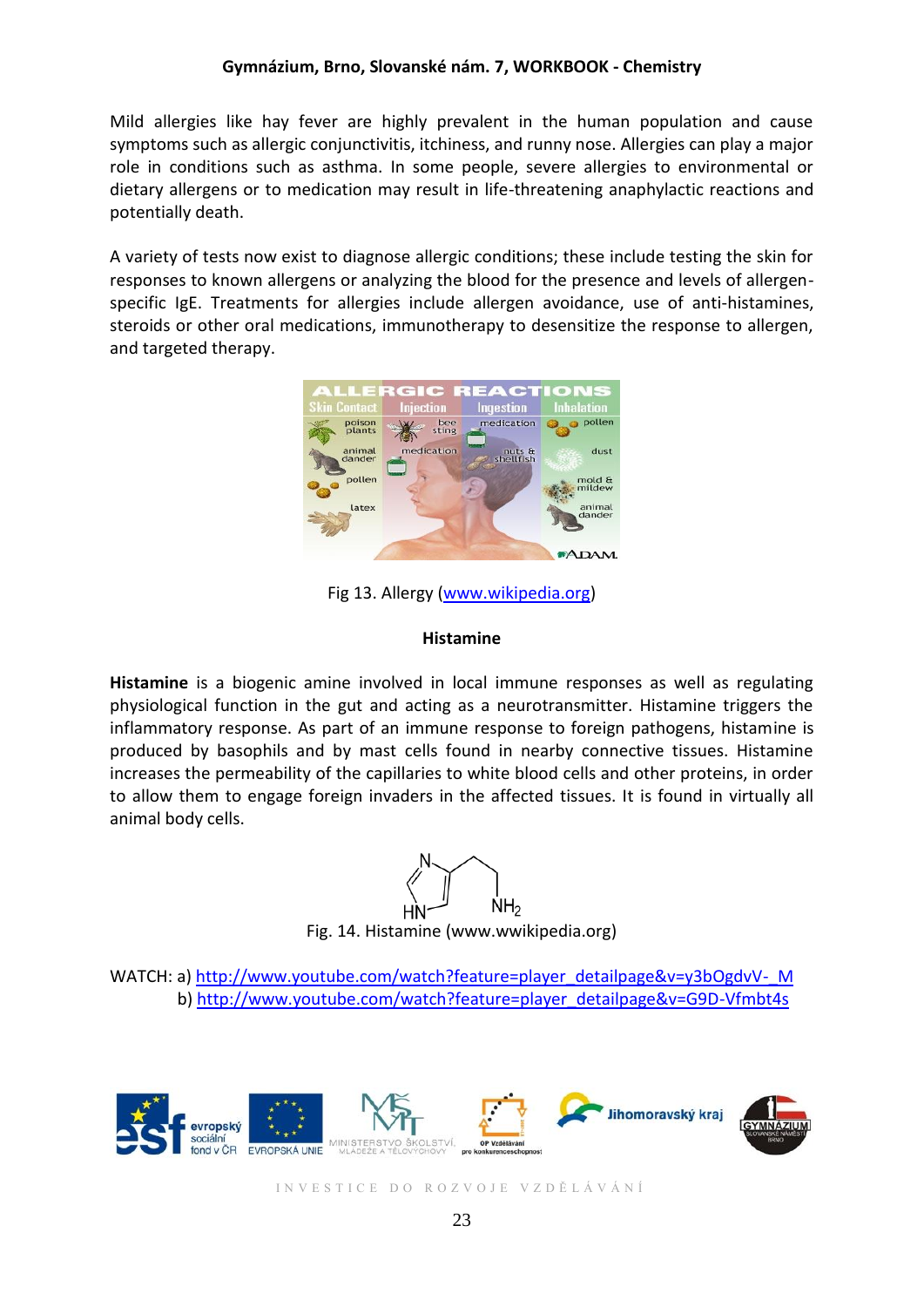# **9. HORMONES**

# **1. Listen to the following explanation of PTSD: [www.youtube.com/watch?v=tqxiEe0RH-Y](http://www.youtube.com/watch?v=tqxiEe0RH-Y)**

### **2. Read the following article about connection of stress and diseases:**

Stress can significantly affect many of the body's immune systems, as can an individual's perceptions of, and reactions to, stress. The term psychoneuroimmunology is used to describe the interactions between the mental state, nervous and immune systems, as well as research on the interconnections of these systems. Immune system changes can create more vulnerability to infection, and have been observed to increase the potential for an outbreak of psoriasis for people with that skin disorder.

Chronic stress has also been shown to impair developmental growth in children by lowering the pituitary gland's production of growth hormone, as in children associated with a home environment involving serious marital discord, alcoholism, or child abuse.

Studies of female monkeys at Wake Forest University (2009) discovered that individuals suffering from higher stress have higher levels of visceral fat in their bodies. This suggests a possible cause-and-effect link between the two, wherein stress promotes the accumulation of visceral fat, which in turn causes hormonal and metabolic changes that contribute to heart disease and other health problems.

### **3. Answer the questions or tasks:**

a) What does it mean abbreviation PTSD?

b) When is PTSD developed?

c) What are the symptoms of PTSD?

d) Explain the term arousal:

e) Name four diseases which are connected with chronical stress:

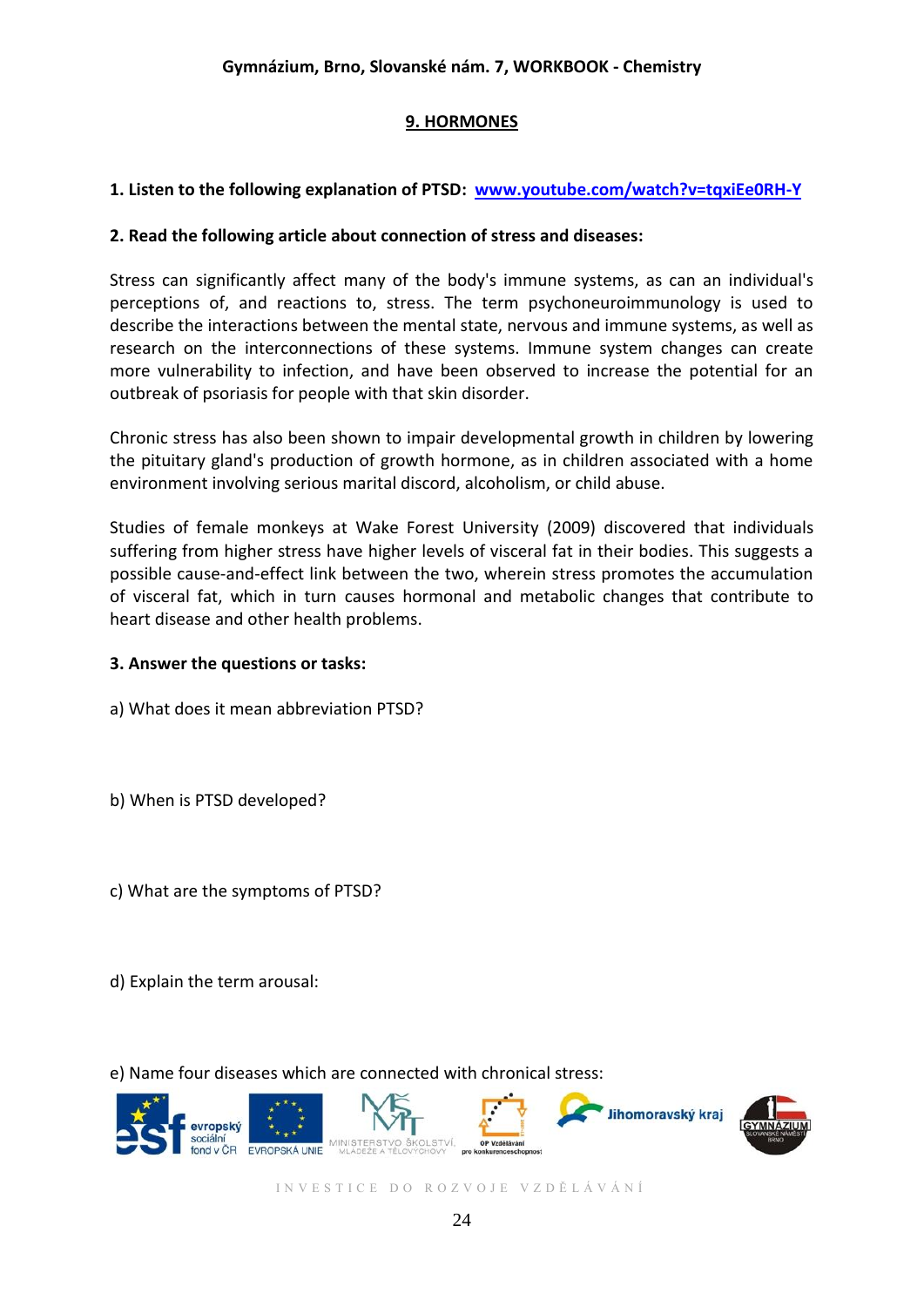### **Gymnázium, Brno, Slovanské nám. 7, WORKBOOK - Chemistry**

f) What are the main stress hormones (3)?

### **10. THE NOBEL PRIZES IN CHEMISTRY**

### **The Nobel Prize in Chemistry 2009**

### Speed Read

At first sight it seems simple enough: DNA makes RNA makes protein, and, by extension, you and me and every living thing. But this 'central dogma of biology', as [Francis Crick](http://nobelprize.org/nobel_prizes/medicine/laureates/1962/) famously called it, requires some stupendously complicated machinery to make it happen, and much of the last half century of research has been devoted to unravelling the apparatus that builds life. Nobel Prizes have recognized a number of the triumphs along the way, among them [Watson,](http://nobelprize.org/nobel_prizes/medicine/laureates/1962/) Crick and [Wilkins'](http://nobelprize.org/nobel_prizes/medicine/laureates/1962/) decipherment of the helical structure of DNA and [Roger](http://nobelprize.org/nobel_prizes/chemistry/laureates/2006/)  [Kornberg'](http://nobelprize.org/nobel_prizes/chemistry/laureates/2006/)s uncovering of the workings of the enzyme RNA polymerase, which turns DNA into RNA. Now, the 2009 Nobel Prize in Chemistry recognizes three people who have made major contributions to understanding the nature of the machine that translates the RNA code into protein: the ribosome.

Venki Ramakrishnan, Thomas Steitz and **Ada Yonath** took the view that in order to be able to understand the ribosome, we have to be able first to visualize it. Using X-ray crystallography, an imaging technique in which the diffraction patterns formed by X-rays passing through a crystal of a substance are used to piece together that crystal's atomic structure, they independently set out to 'solve' the structure of the ribosome. The tasks of preparing suitable ribosomal crystals for diffraction, and of interpreting the resulting X-ray diffraction patterns from such large and unsymmetrical entities, were at first widely viewed as impossible. But in 1980 Ada Yonath, working with the ribosomes of heat-loving bacteria that she thought might be especially robust, succeeded in preparing the first useful crystals of the larger of the ribosome's two subunits. This marked the beginning of two decades of intense activity during which better and better crystals and images were obtained, and numerous technical hurdles were overcome, culminating with the publication of high resolution structures for both subunits in 2000. Further elaboration of the ribosomal structure has followed, with these and other groups contributing to our overall picture of how this molecular factory works to assemble protein chains.

As the target of 50% of known antibiotics, the bacterial ribosome is a structure of major therapeutic importance. With antibiotic resistance on the increase, it is hoped that an

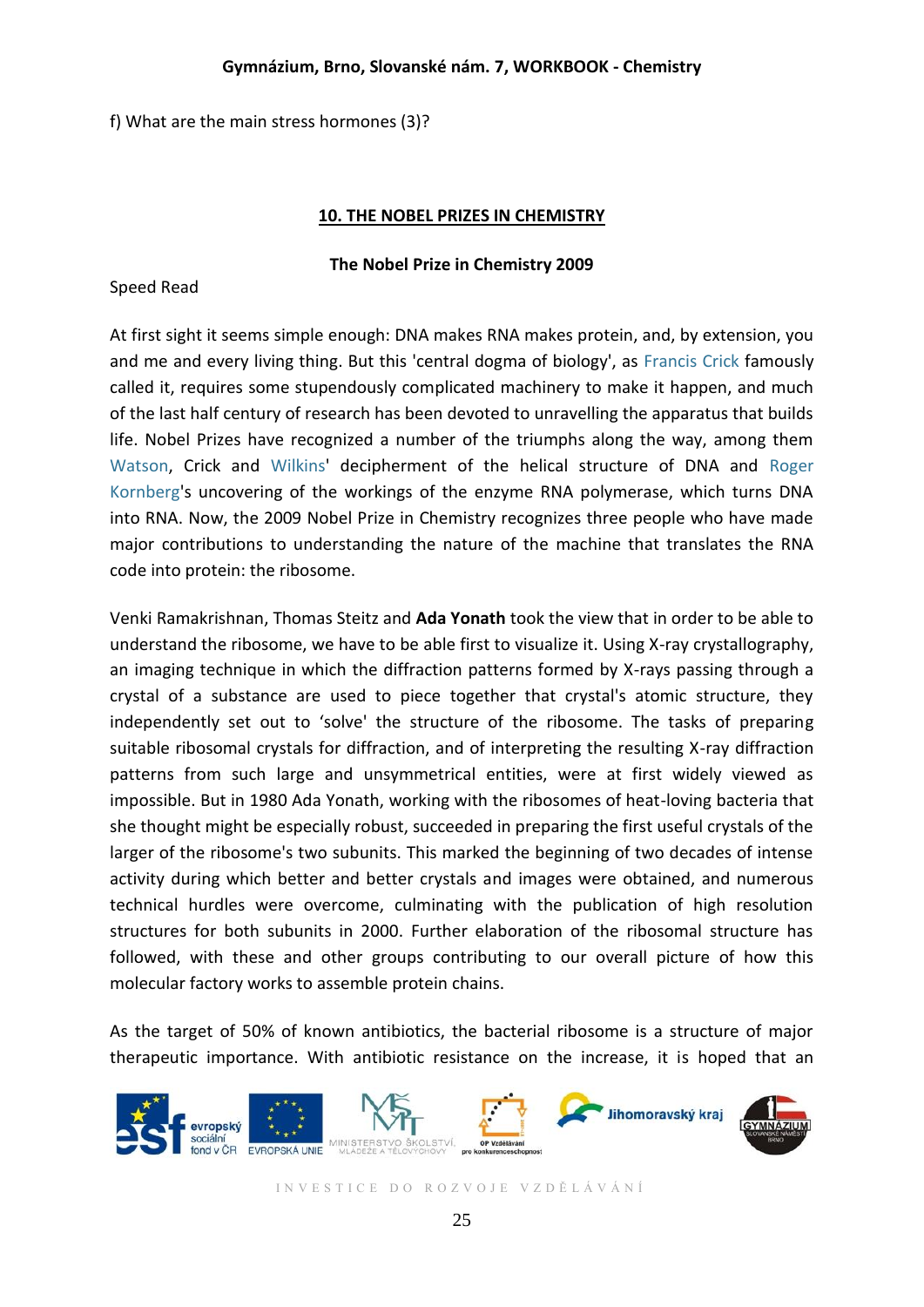# **Gymnázium, Brno, Slovanské nám. 7, WORKBOOK - Chemistry**

understanding of precisely how antibiotics interact with the ribosome will allow the design of new antibiotics to tackle drug-resistant bacteria. Ramakrishnan, Steitz and Yonath have all imaged the molecular interactions between ribosomes and antibiotics, providing key data to help guide structure-based drug design of new antibiotics.

By [Adam Smith,](mailto:editor@nobelprize.org) Editor-in-Chief, Nobelprize.org

**Look up, how many women were awarded by Nobel Prize in Chemistry in its history (Ada Yonath is one of them).**

**Listening: Nobel Prize in Chemistry in 2008**

- **1. How many scientists were awarded by Nobel Prize in Chemistry in 2008?**
- **2. What does it mean abbreviation GFP?**
- **3. What has applications been of GFP?**
- **4. How many amino acids create GFP?**
- **References: 1. [www.youtube.com](http://www.youtube.com/) Nobel Prize in Chemistry 2008: Who won it and why?**
- **2. [www.youtube.com](http://www.youtube.com/) Nobel Prize in chemistry in 2008-Periodic Table of Videos**
- **3. [www.nobelprize.org](http://www.nobelprize.org/) – Chemistry (year 2008 and 2009)**

# **11. CHEMISTRY, FOOD and LANGUAGE**

How much do you know about food? Answer the questions in this quiz.

1. Which of these words means *to reduce food to small sherds by rubbing it along or sharp surface*?

- a) chop b) grate c) dice d) slice
- 2. Which of these cooking methods is the healthiest way of preparing food?
- a) fry b) boil c) roast d) bake e) steam f) barbecue
- 3. You should always swallow food before you chew it.

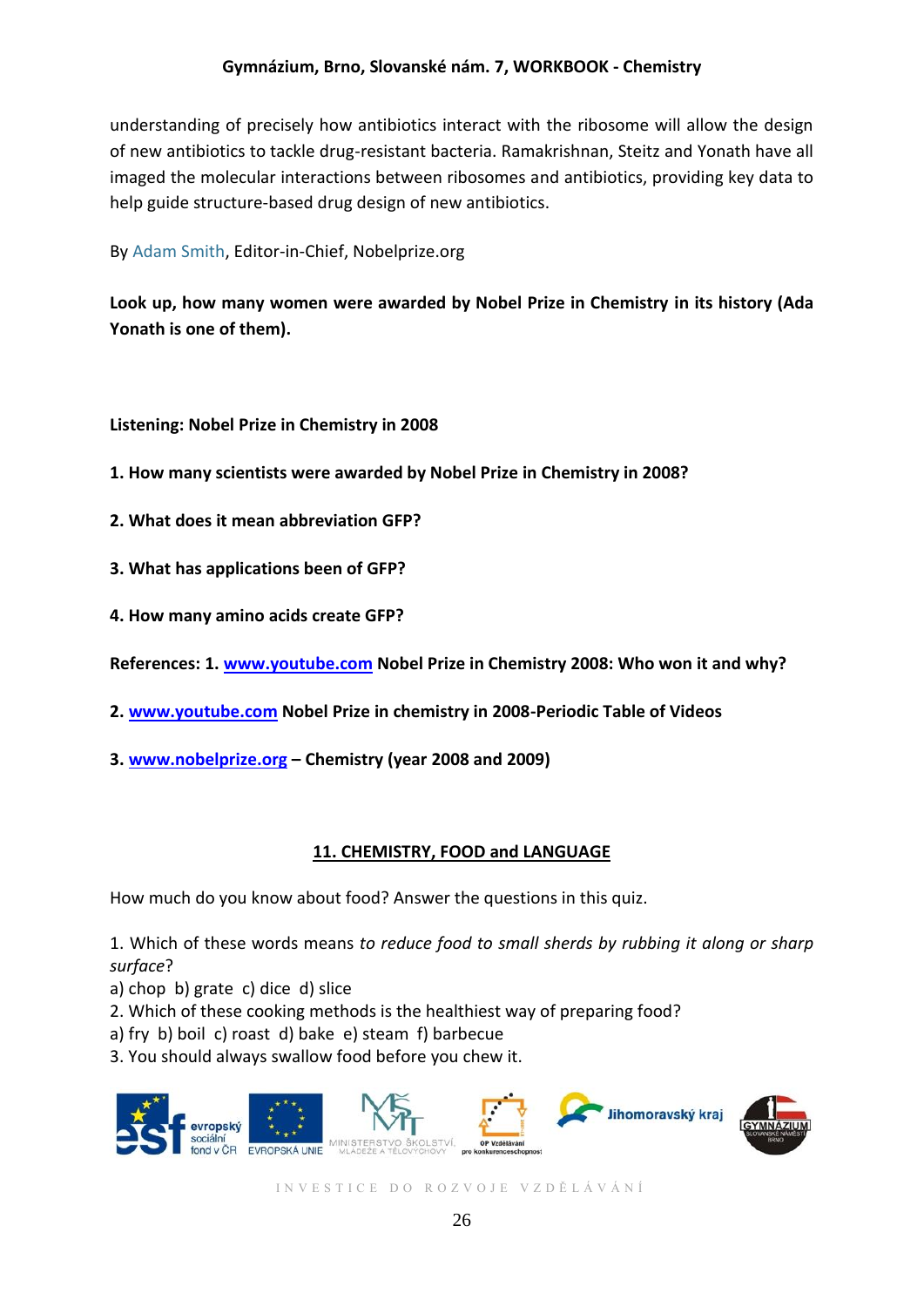a) true b) false 4. What do we call someone who does not eat meat? .............................................. 5. Which of these words means *to dring slowly*? a) gobble b) sip c) gulp d) slurp 6. Choose the correct word in the following sentence. My mother has a wonderful **receipt/recipe/recite** for roast chicken. 7. Eggs, cheese and milk contain a lot of **vitamin C**? a) true b) false 8. To **eat a balanced diet** and to **go on a diet** have the same meaning. a) true b) false 9. Rearrange these letters to form a word which gives the name of a substance which is found in food like meat and eggs, and which helps your body to grow and stay healthy: **noprite ..............................** 10. Foods which are high in fibre and low in fat are better for you. a) true b) false 11. Which of the following is most important for the development of healthy bones and teeth? a) calcium b) carbohydrates c) cholesterol d) calories 12. What is the difference between the following expressions? a) to **cut down on something** b) to **give** something **up** ..................................................................................................................................................... ..................................................................................................................................................... ............................ 13. Complete the following sentence with an appropriate preposition. a) I can not eat this meat. It's gone .............................. . b) I do not want to eat at home tonight. Let us eat ............................. c) I am fond ........... Mexican food. d) She invited me ............. dinner. e) I prefer eating at restaurants ............ eating at home. f) What are we having ............ lunch? 14. From the list of doods below, choose ones which are: **sweet/salty/hot and spicy/sour/ bland or tasteless/bitter/fresh/stale** a) curry .............................. b) boiled rice ............................ c) a new loaf of bread ........................ d) an old loaf of bread ........................... e) sugar ................. f) a packed of peanuts ........................... g) a lemon h) dark chocolate .........................